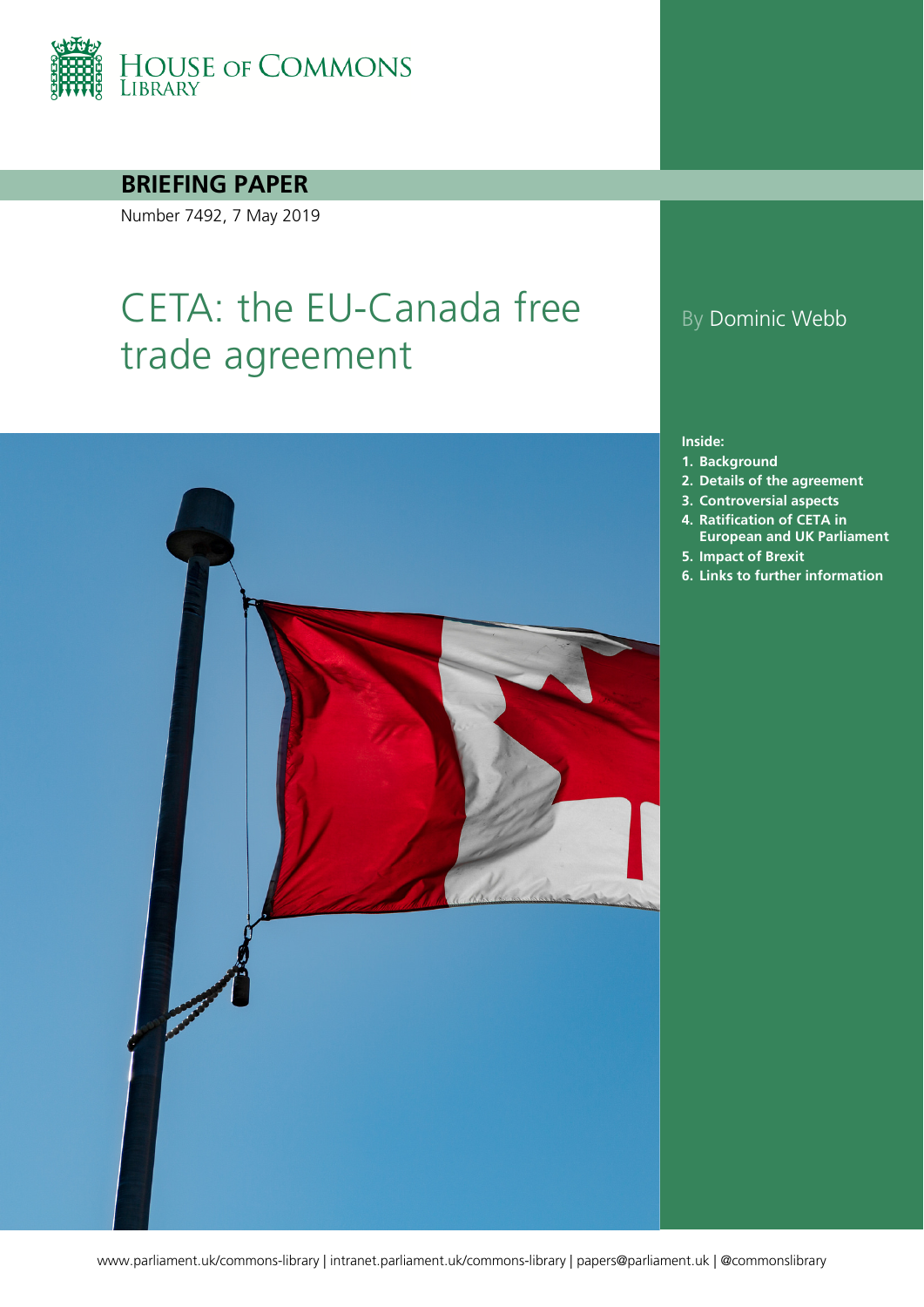## **Contents**

| <b>Summary</b> |                                                                                                                                                                                                                                                                  | 3                                      |
|----------------|------------------------------------------------------------------------------------------------------------------------------------------------------------------------------------------------------------------------------------------------------------------|----------------------------------------|
| 1.             | <b>Background</b>                                                                                                                                                                                                                                                | 4                                      |
| 2.             | Details of the agreement                                                                                                                                                                                                                                         | 6                                      |
| 3.<br>3.1      | <b>Controversial aspects</b><br>Investor protection<br>Legal challenge to CETA<br>3.2 Trade in services                                                                                                                                                          | 8<br>8<br>10<br>11                     |
| 4.<br>4.1      | <b>Ratification of CETA in European and UK Parliament</b><br>CETA as a "mixed" agreement<br>4.2 Ratification in the EU<br>4.3 Provisional application<br>4.4 Consideration of CETA by UK Parliament<br>Designation as an EU treaty<br>4.5 Ratification in Canada | 13<br>13<br>13<br>13<br>15<br>17<br>17 |
| 5.             | <b>Impact of Brexit</b>                                                                                                                                                                                                                                          | 18                                     |
| 6.             | Links to further information                                                                                                                                                                                                                                     | 19                                     |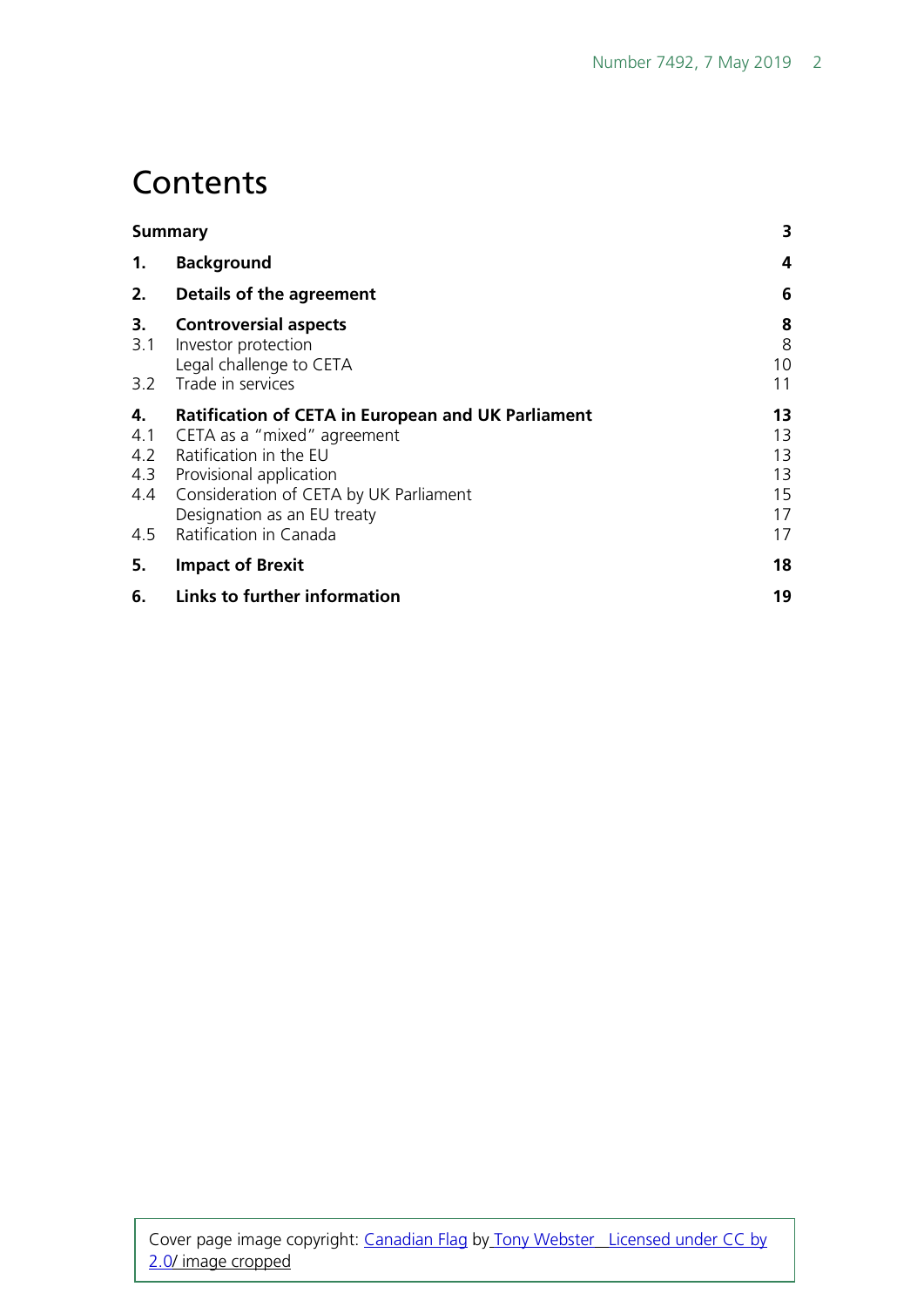# <span id="page-2-0"></span>Summary

The Comprehensive Economic and Trade Agreement (CETA) is a free trade agreement between the EU and Canada. CETA has been in force provisionally since September 2017. Most, but not all, of the agreement is in force.

CETA removes all tariffs on industrial products traded between the EU and Canada. Most were removed when the agreement came into force provisionally. All will be removed within seven years. There is substantial liberalisation of trade in agricultural products. EU businesses will be allowed to bid for public procurement contracts in Canada.

The European Commission has put CETA forward as a "mixed agreement" which must be ratified by each EU Member State in addition to the European Parliament. This process could take a number of years. In the UK, the agreement must be laid before Parliament for a period of 21 sitting days. The agreement can only be ratified if the 21 day period has passed without either House having resolved that it should not be ratified. In the event of such a resolution by the Commons, a further period of 21 days is triggered during which the Commons can again raise objections. The Government announced on 21 May 2018 that it would soon be starting the formal ratification process in the UK. CETA was laid before the House of Commons on 13 June 2018. There was a House of Commons debate on CETA on 26 June 2018. The UK ratified CETA on 8 November 2018.

The agreement has been provisionally implemented since 21 September 2017, bringing most, but not all, of the agreement into force. The Commission has said that the controversial Investment Court System provisions will not be provisionally applied. They will not, therefore, come into force unless CETA is ratified by Member States.

Those in favour of CETA argue that it will boost trade between the EU and Canada. CETA has been described by the European Commission as "a milestone in European trade policy" and "the most ambitious trade agreement that the EU has ever concluded." The European Commission argues that criticisms of the investment provisions are unfounded, claiming that CETA protects governments' right to regulate and that the proposed Investment Court System is a fairer and more transparent replacement for the widely criticised Investor State Dispute Settlement (ISDS) provisions.

Critics argue that the agreement is unduly favourable to business and may lead to a lowering of regulatory standards. Opponents of CETA remain unconvinced by the reforms to the investment provisions, arguing that these give foreign investors special privileges and may deter governments from legislating in the public interest for fear of litigation. The Belgian government has asked the Court of Justice of the European Union for an opinion on the compatibility of CETA with EU law. In April 2019, the CJEU ruled that CETA was compatible with EU law. There have also been criticisms of the process of ratifying trade deals – in particular that CETA has been "provisional applied" – ie before parliaments in EU Member States have had a chance to ratify it.

While the UK remains in the EU, it will be subject to CETA's provisions. The draft Withdrawal Agreement also envisages the UK being subject to the obligations of the EU's trade agreements during the transitional (or implementation period). The Government is seeking to roll over the EU's existing trade agreements with third countries into equivalent UK agreements. A number of agreements have been rolled over but not CETA has yet to be rolled over.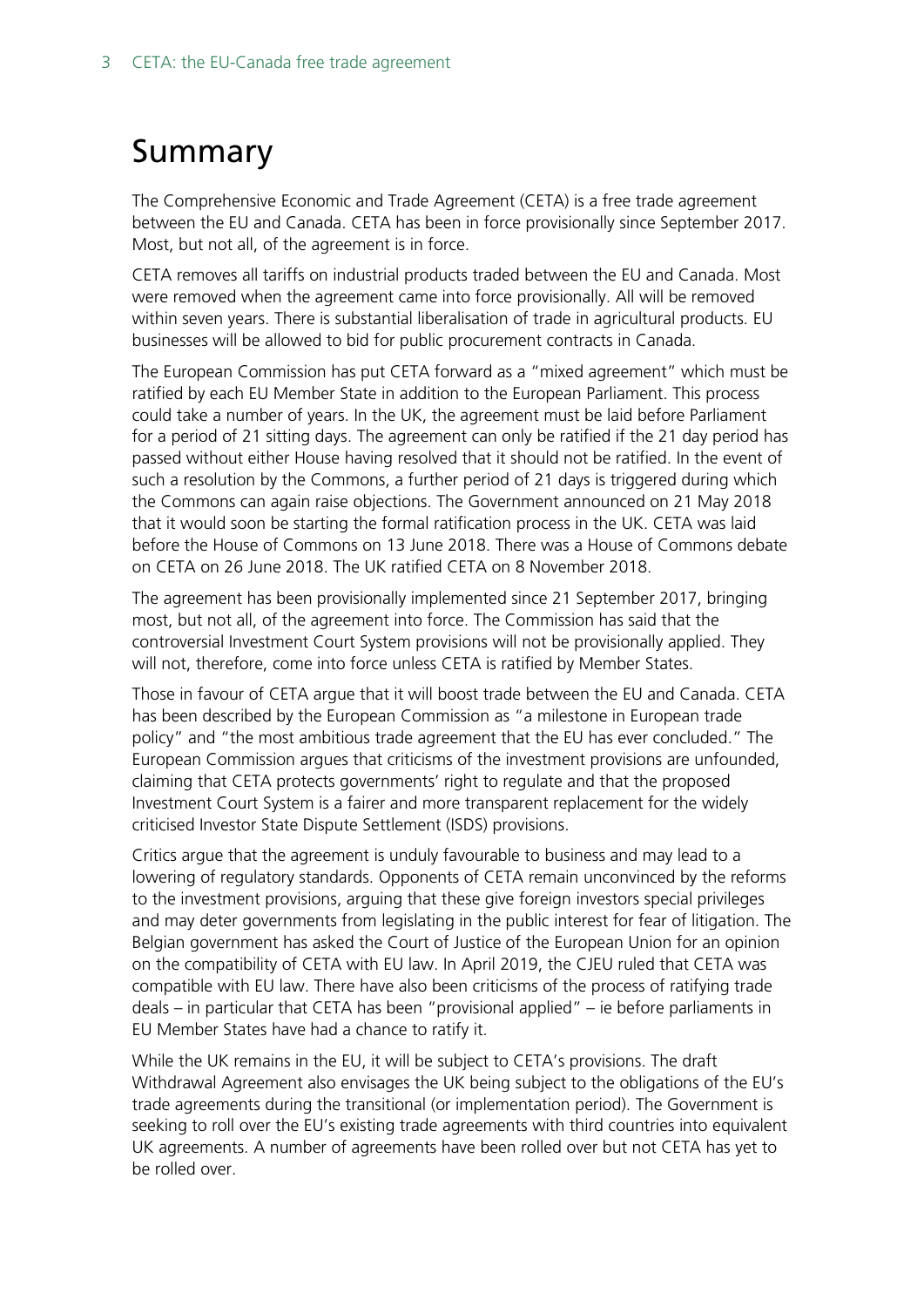# <span id="page-3-0"></span>1. Background

The Comprehensive Economic and Trade Agreement (CETA) is a trade deal between the EU and Canada. The European Commission has described CETA as "a milestone in European trade policy" and "the most ambitious trade agreement that the EU has ever concluded."[1](#page-3-1)

UK exports to Canada were worth £10.2 billion in 2018 while imports amounted to £8.1 billion. Canada accounted for 1.6% of UK exports of goods and services and 1.2% of imports. Services accounted for around 40% of UK exports to Canada while UK imports were predominantly goods. The UK had an overall trade surplus with Canada of £2.0 billion in 2018. A surplus of £2.0 billion on trade in services was partially offset by a very small deficit on trade in goods.<sup>[2](#page-3-2)</sup> There are more detailed statistics on UK trade with Canada in the Government's [Impact](http://www.legislation.gov.uk/ukia/2018/82/pdfs/ukia_20180082_en.pdf)  [Assessment.](http://www.legislation.gov.uk/ukia/2018/82/pdfs/ukia_20180082_en.pdf)

Negotiations for this treaty began in May 2009 and were completed in August 2014. In July 2016, the European Commission proposed that the agreement be concluded and signed.<sup>[3](#page-3-3)</sup> CETA was signed on 30 October 2016. Its signature was delayed by a few days by objections from the Walloon Parliament. The EU and Canada have also signed a "Joint Interpretative Instrument" on CETA. This document clarifies what has been agreed by Canada and the EU in a number of controversial areas such as the Investment Court System, governments' right to regulate, and labour and environmental standards.<sup>[4](#page-3-4)</sup> On 15 February 2017, the European Parliament gave its consent to the agreement.<sup>[5](#page-3-5)</sup> Parts of the agreement came into force provisionally on 21 September 2017.[6](#page-3-6)

The agreement will remove the vast majority of customs duties as well as removing other barriers to trade. It aims to boost trade, strengthen economic relations and create jobs. The Government [Impact Assessment](http://www.legislation.gov.uk/ukia/2018/82/pdfs/ukia_20180082_en.pdf) said:

Our central estimate of CETA's net impact on UK GDP is £730 million per annum. In addition, we expect UK business to gain around £70 million from engaging in more public contracts in Canada, under the central scenario. Not all of these gains are expected to accrue in the first year that CETA is implemented.<sup>[7](#page-3-7)</sup>

<span id="page-3-1"></span><sup>&</sup>lt;sup>1</sup> European Commission Press Release, European Commission proposes signature and [conclusion of EU-Canada trade deal,](http://trade.ec.europa.eu/doclib/press/index.cfm?id=1524) 5 July 2016

<span id="page-3-2"></span><sup>2</sup> ONS, UK Economic Accounts, 29 March 2019

<span id="page-3-3"></span><sup>&</sup>lt;sup>3</sup> European Commission Press Release, European Commission proposes signature and [conclusion of EU-Canada trade deal,](http://trade.ec.europa.eu/doclib/press/index.cfm?id=1524) 5 July 2016

<span id="page-3-4"></span><sup>&</sup>lt;sup>4</sup> [The Joint Interpretative Instrument](http://data.consilium.europa.eu/doc/document/ST-13541-2016-INIT/en/pdf)

<span id="page-3-5"></span><sup>&</sup>lt;sup>5</sup> European Parliament Research Service, CETA ratification process: Recent [developments,](http://www.europarl.europa.eu/RegData/etudes/ATAG/2017/607266/EPRS_ATA(2017)607266_EN.pdf) June 2017

<span id="page-3-6"></span><sup>&</sup>lt;sup>6</sup> European Commission statement, EU and Canada agree to set a date for the [provisional application of the Comprehensive Economic and Trade Agreement,](http://europa.eu/rapid/press-release_STATEMENT-17-1959_en.htm) 8 July 2017

<span id="page-3-7"></span> $7$  Department for International Trade, Impact Assessment of the Comprehensive Economic and Trade Agreement (CETA) between the EU and Canada, IA DIT002, 17 May 2018, para 9.1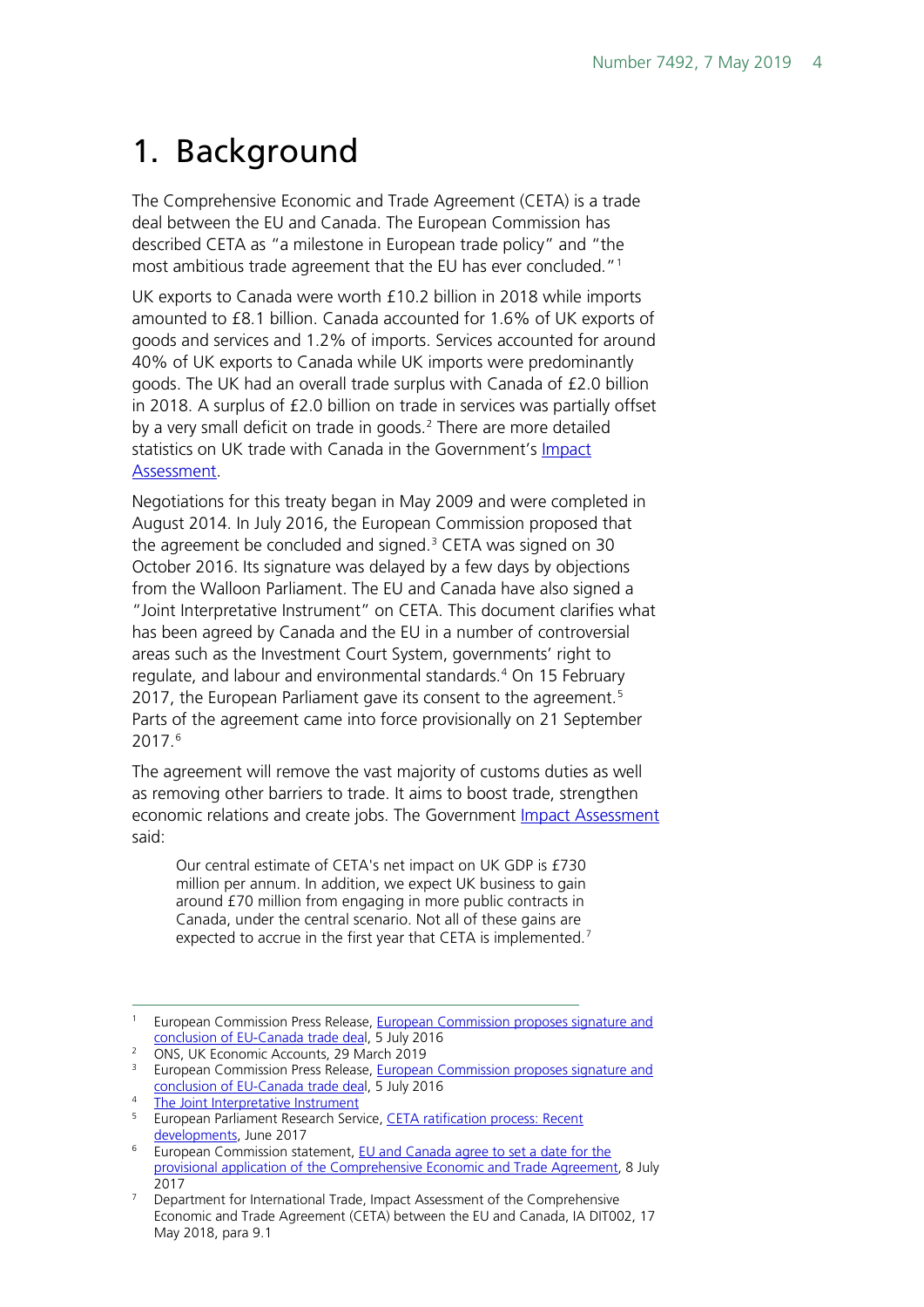In a speech at the European Parliament in December 2015, Cecilia Malmström, the EU Trade Commissioner, set out some of the advantages of CETA as follows:

- CETA is an agreement with a major economic player. In economic terms Canada is as big as Russia. It's bigger than Spain. It's bigger than Sweden, Belgium, Austria and the Czech Republic combined. It's therefore a vital part of the platform of agreements we are building to make sure the EU is properly connected to the global economy.
- It's also a highly ambitious agreement. In many areas it does more to remove barriers to economic opportunity for European workers, consumers and entrepreneurs than any other EU free trade agreement so far. Not only on tariff removal but also on public procurement, services or geographical indications.
- And CETA is a significant step forward in our efforts to shape the future of the global economy, inspired by European values. It's therefore consistent with the approach we have adopted in our new strategy in October.

[…]

• Overall we estimate tariff savings for EU exporters of around 470 million euro a year for industrial goods. And that's particularly important since our competitors in the US don't have to pay those duties, as they already have an agreement with Canada. So CETA is about levelling the playing field for the EU. [8](#page-4-0)

<span id="page-4-0"></span> <sup>8</sup> Cecilia Malmström [CETA Europe's Next Step,](http://trade.ec.europa.eu/doclib/docs/2015/december/tradoc_154022.pdf) Speech at European Parliament, 9 December 2015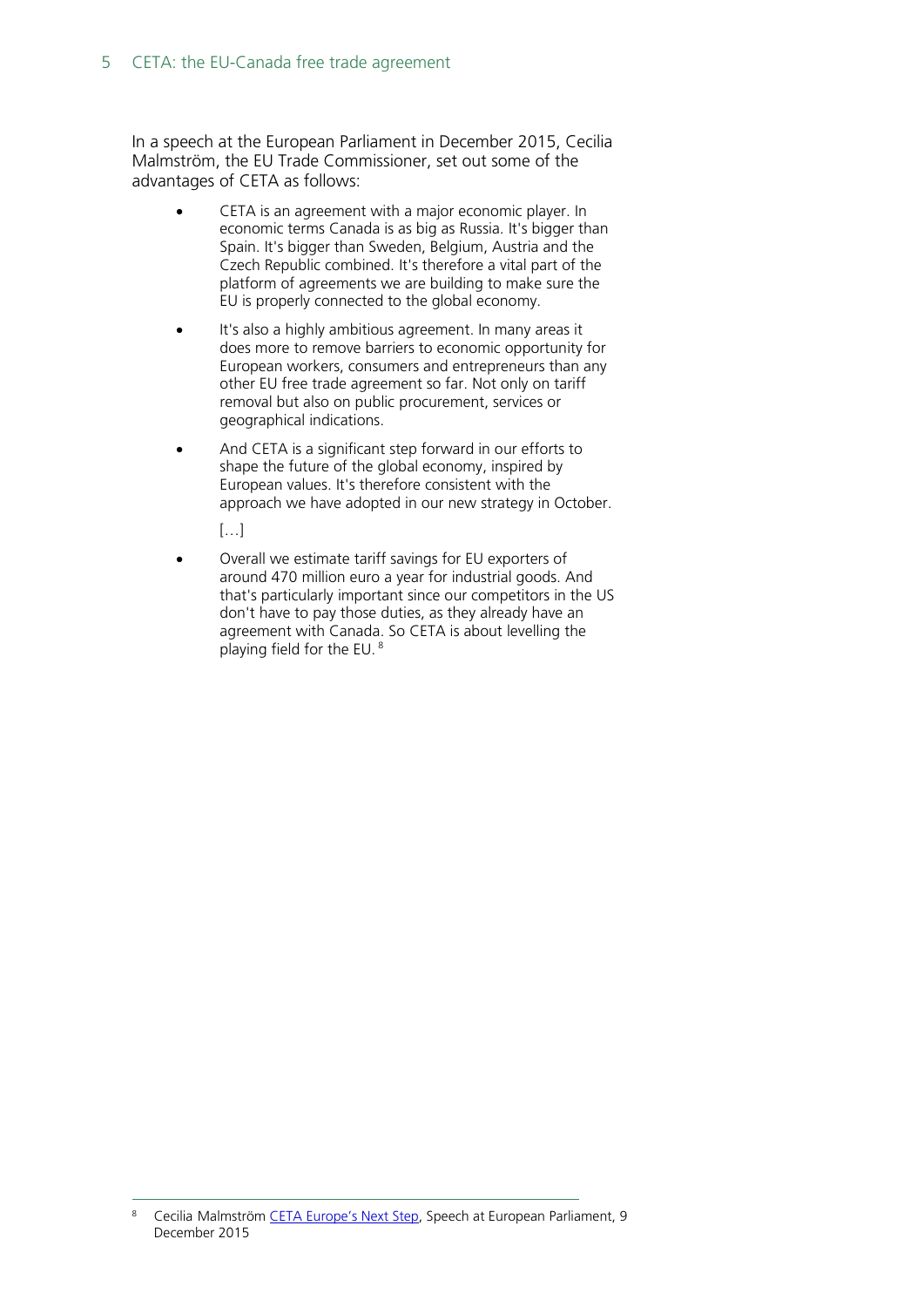## <span id="page-5-0"></span>2. Details of the agreement

CETA removes customs duties on trade in industrial products between the EU and Canada. Most were removed when the agreement came into force provisionally in September 2017. Others will be removed gradually (within 3, 5 or 7 years). There is substantial elimination of customs duties on agricultural products. There are some exceptions: trade in poultry and eggs is not being liberalised on either side and restrictions remain on trade in some other agricultural products.<sup>[9](#page-5-1)</sup>

EU companies will be permitted to bid for public procurement contracts in Canada, including those let by provincial governments. According to the European Commission "European businesses will be the first foreign companies to get that level of access to Canadian public procurement markets."<sup>[10](#page-5-2)</sup>

CETA provides for a Regulatory Co-operation Forum which will allow the exchange of relevant information between EU and Canadian regulators and help identify areas where they could co-operate.

CETA contains provisions relating to investment. These are one of the most controversial aspects of the agreement (see section 3.1 below). According to the European Commission website:

CETA removes and alleviates barriers for investors to enter the Canadian market. Moreover, the agreement ensures that all European investors in Canada are treated equally and fairly. To improve the investment climate and offer more certainty to all investors, the EU and Canada have committed to key principles, such as non-discrimination between domestic and foreign investors. Canada and EU also commit that they will not impose any new restrictions on foreign shareholding.<sup>[11](#page-5-3)</sup>

Another area covered by the agreement is trade in services. According to the Commission, the agreement improves access to a number of service sector markets in Canada including financial services, telecoms, energy and maritime transport. The agreement also covers future work between Canada and the EU on mutual recognition of qualifications in regulated professions. The liberalisation of services is another of the most controversial areas of the agreement and is discussed more in section 3.2 below.

According to the Commission, CETA will protect "geographical indications" ie European foods which are associated with a specific area or region. The Commission website says:

CETA recognises the special status and offers protection on the Canadian market to numerous European agricultural products from a specific geographical origin. The use of geographical indications (GIs) such as *Grana Padano, Roquefort, Elia Kalamatas Olives* or *Aceto balsamico di Modena* will be reserved in Canada

<span id="page-5-1"></span> <sup>9</sup> For more detail on the provisions relating to agriculture, see European Parliament Research Service, [Agriculture in the EU-Canada Comprehensive Economic and Trade](http://www.europarl.europa.eu/RegData/etudes/ATAG/2016/586638/EPRS_ATA(2016)586638_EN.pdf)  [Agreement](http://www.europarl.europa.eu/RegData/etudes/ATAG/2016/586638/EPRS_ATA(2016)586638_EN.pdf) (CETA), July 2016

<span id="page-5-2"></span><sup>&</sup>lt;sup>10</sup> European Commission website, [CETA](http://ec.europa.eu/trade/policy/in-focus/ceta/index_en.htm)

<span id="page-5-3"></span><sup>&</sup>lt;sup>11</sup> European Commission website, [CETA](http://ec.europa.eu/trade/policy/in-focus/ceta/index_en.htm)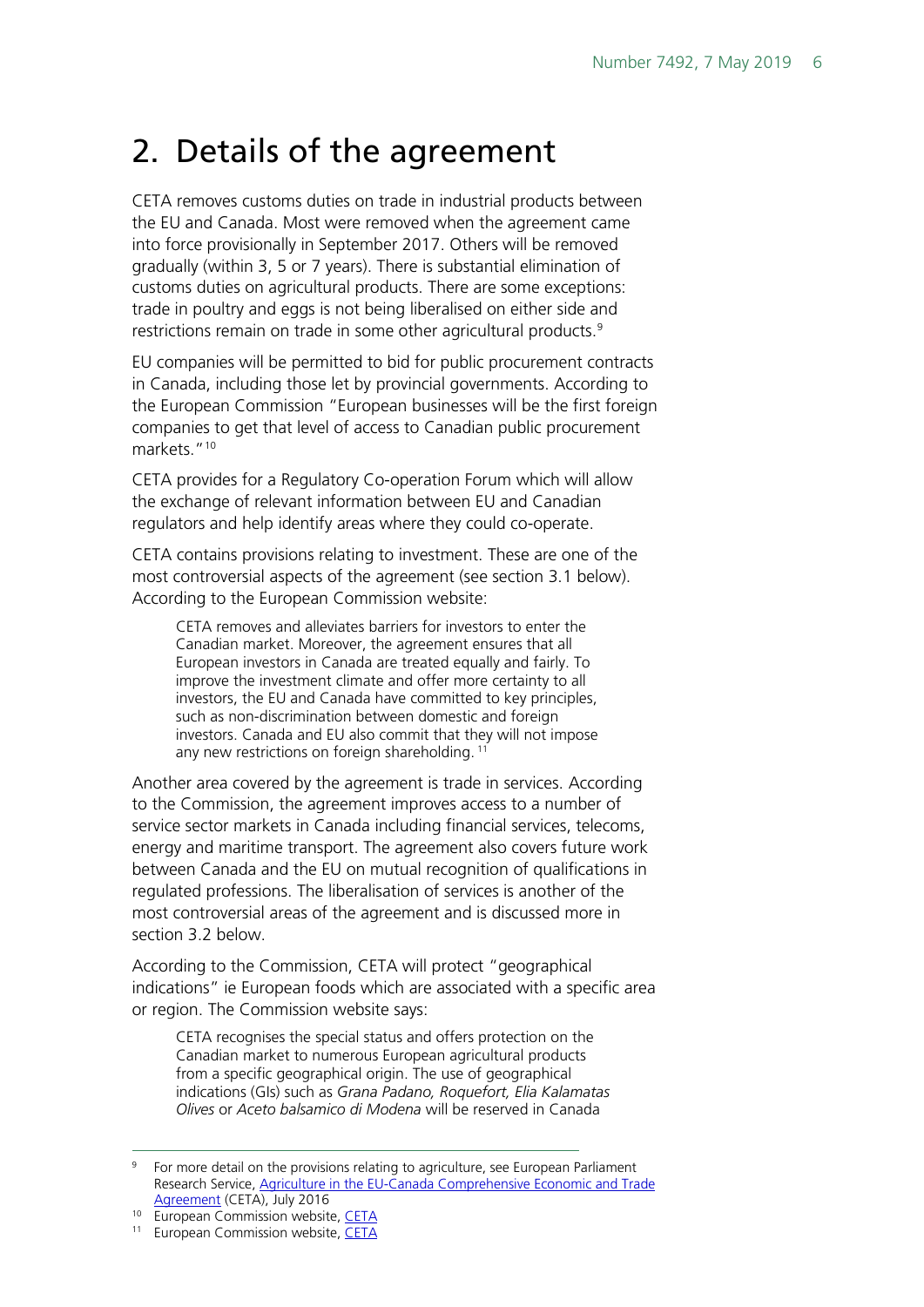#### 7 CETA: the EU-Canada free trade agreement

to products imported from European regions where they traditionally come from. [12](#page-6-0)

Annex 20-A of CETA contains a list of these products. There are no UK products on the list.<sup>[13](#page-6-1)</sup>

Full details of the measures contained in CETA can be found on the European Commission's [website.](http://ec.europa.eu/trade/policy/in-focus/ceta/index_en.htm)

<span id="page-6-1"></span><span id="page-6-0"></span>**<sup>12</sup> European Commission website, [CETA](http://ec.europa.eu/trade/policy/in-focus/ceta/index_en.htm)**<br>12 European Commission website, CETA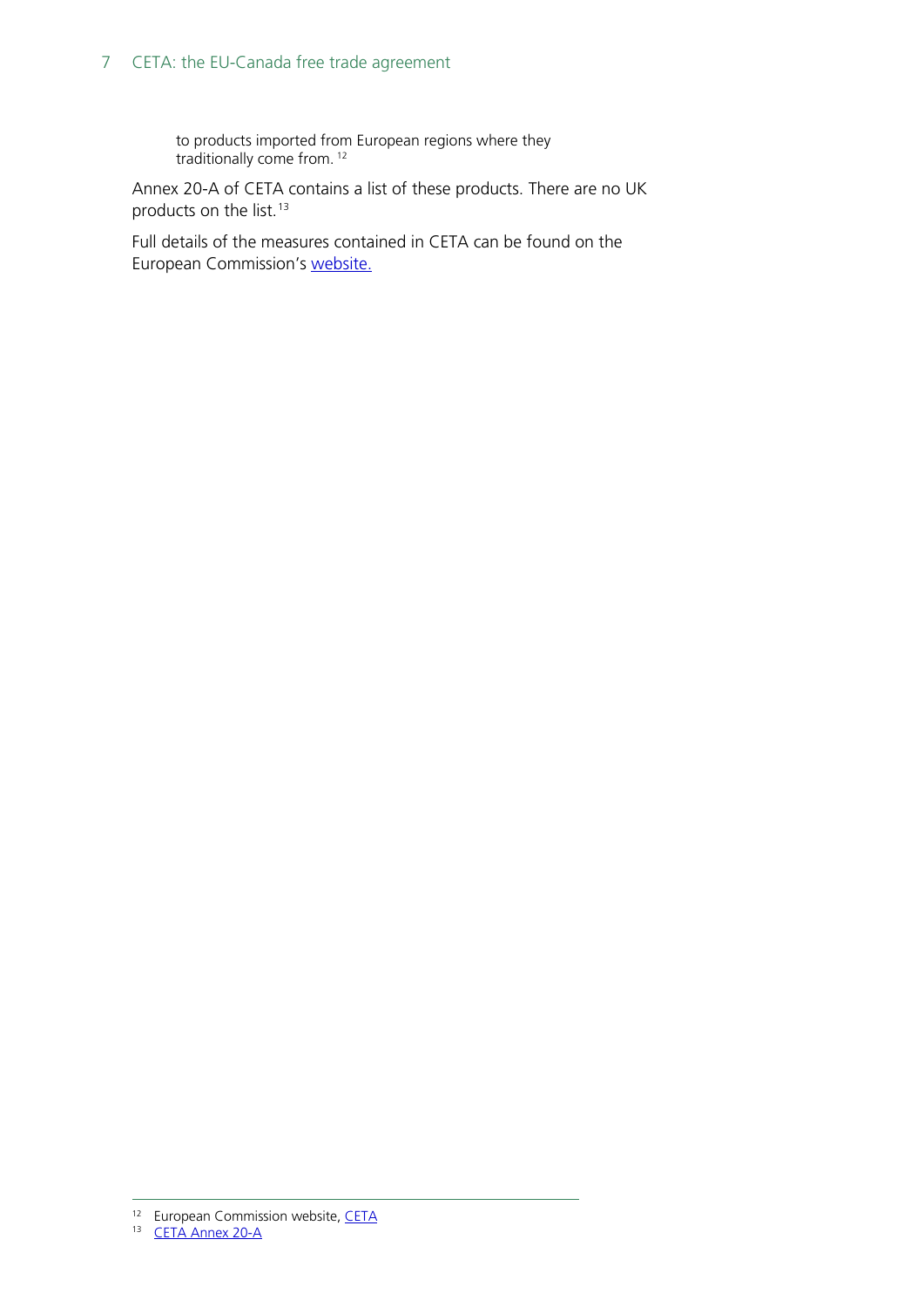# <span id="page-7-0"></span>3. Controversial aspects

### <span id="page-7-1"></span>3.1 Investor protection

CETA contains controversial measures relating to investment. These were originally known as ISDS (Investor State Dispute Settlement) provisions. In response to concerns about ISDS, the European Commission and the Canadian Government announced, in February 2016, that they had agreed a new approach to investment protection and dispute settlement in CETA. This new approach, known as ICS (Investment Court System) is based on the EU's proposals in this area, made in the TTIP negotiations in November 2015.<sup>[14](#page-7-2)</sup>

The Commission has stressed its view that these arrangements guarantee governments' right to regulate in the public interest. The Commission has said that the new system ensures "a high level of protection for investors while fully preserving the right of governments to regulate and pursue legitimate public policy objectives such as the protection of health, safety or the environment.["15](#page-7-3) The reforms also introduce an independent investment court system and include measures to introduce more transparency into dispute proceedings, and prevent conflicts of interest on the part of Tribunal members.

In a joint statement, Cecilia Malmström and Chrystia Freeland (then Canadian Minister of International Trade) said:

As part of the legal review, modifications were made to the Investment Chapter, further to discussions between EU and Canadian officials. With these modifications, Canada and the EU will strengthen the provisions on governments' right to regulate; move to a permanent, transparent, and institutionalised dispute settlement tribunal; revise the process for the selection of tribunal members, who will adjudicate investor claims; set out more detailed commitments on ethics for all tribunal members; and agree to an appeal system.

We have responded to Canadians, EU citizens, and businesses with a fairer, more transparent, system.

These modifications reflect our desire to reform investment protection and dispute resolution provisions and to continue working together to improve the process, including working with other trading partners to pursue the establishment of a multilateral investment tribunal, a project to which the EU and Canada are firmly committed. [16](#page-7-4)

Critics of the investment provisions say that they are still unduly favourable to multinational companies and argue that the change from ISDS to ICS does little to address the problem of foreign companies having recourse to special tribunals, outside the domestic legal system.

<span id="page-7-2"></span><sup>&</sup>lt;sup>14</sup> TTIP, the Transatlantic Trade and Investment Partnership, was a trade agreement being negotiated by the US and the EU. These negotiations are currently stalled.

<span id="page-7-3"></span><sup>&</sup>lt;sup>15</sup> European Commission, Investment provisions in the EU-Canada free trade [agreement \(CETA\),](http://trade.ec.europa.eu/doclib/docs/2013/november/tradoc_151918.pdf) February 2016

<span id="page-7-4"></span><sup>&</sup>lt;sup>16</sup> Canada-EU Comprehensive Economic and Trade Agreement (CETA), Joint statement [by Cecilia Malmström and Chrystia Freeland,](http://trade.ec.europa.eu/doclib/docs/2016/february/tradoc_154330.pdf) 29 February 2016. The Commission has published a [factsheet](http://trade.ec.europa.eu/doclib/docs/2013/november/tradoc_151918.pdf) on ISDS and CETA.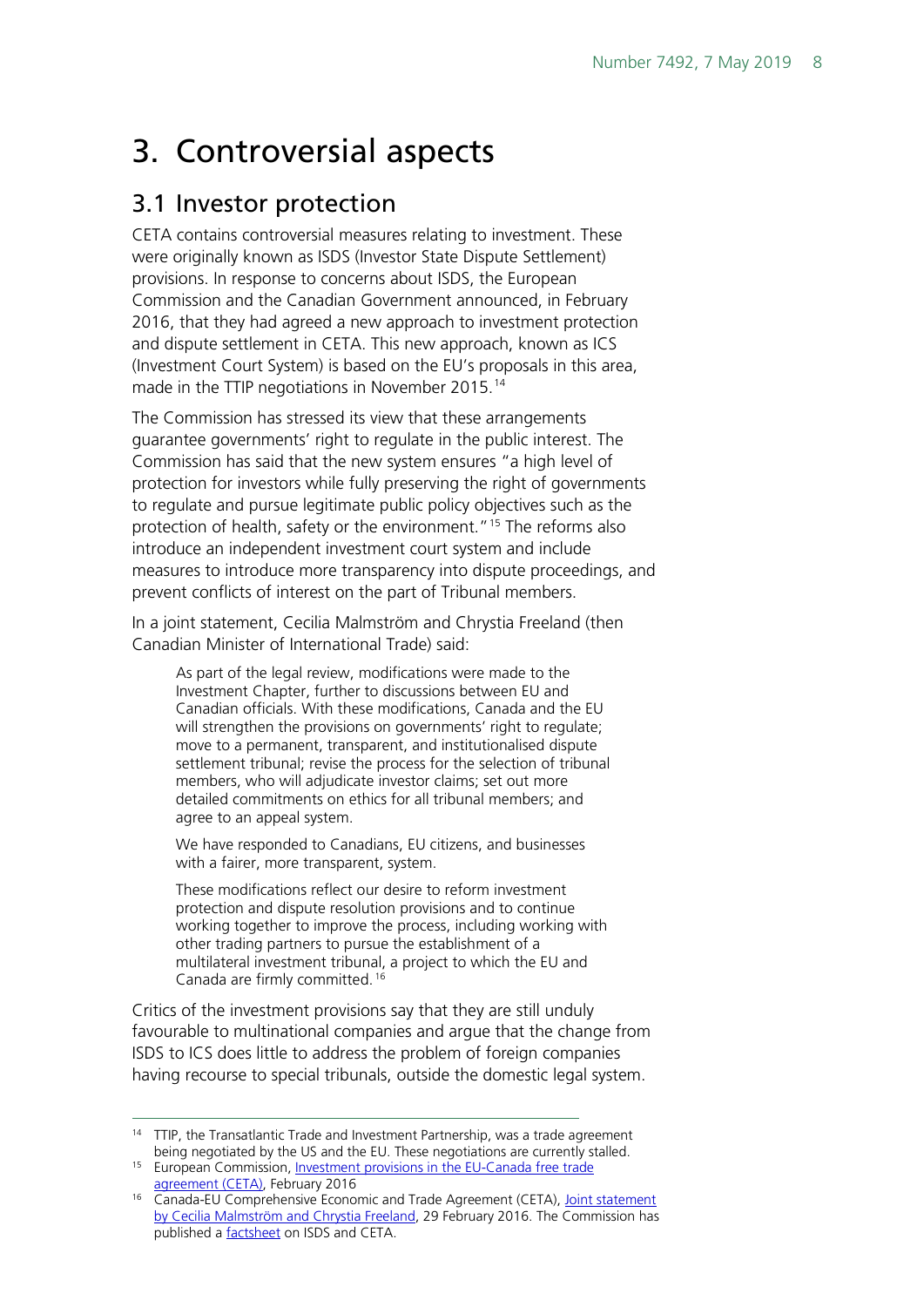For example, Natacha Cingotti, trade campaigner for Friends of the Earth Europe, said:

Today's proposals for CETA offer no significant improvement to the dangerous agreement and should fool no-one. The Investment Court System is nothing but private arbitration under another name, keeping VIP rights for foreign investors fully alive and allowing them to sideline the legal system in Europe.

We urge governments to listen to the millions of people across Europe who are calling for a full rejection of TTIP and CETA. In its current form, CETA should not be signed.<sup>[17](#page-8-0)</sup>

The main concern raised is that the investment provisions would allow foreign companies to sue governments in special tribunals outside the domestic legal system, if they have been adversely affected by changes in public policy. Critics argue that this constrains government action in the public interest in areas such as public health or environmental policy. There are also concerns that as only investors can bring claims, the system is biased in their favour: it is argued that those involved have an incentive to find in favour of the investor as this generates more work for the judges and lawyers involved.

Opponents also argue that CETA is a "Trojan horse" whereby US companies could make claims against EU policies using Canadian subsidiaries.[18](#page-8-1)

A paper by Corporate Europe Observatory (and others) summed up the objections to ICS as follows:

it would empower thousands of companies to circumvent national legal systems and sue governments in parallel tribunals if laws and regulations undercut their ability to make money. It would pave the way for billions in taxpayer money being paid out to big business. It could curtail desirable policymaking to protect people and the planet. And it threatens to lock EU member states forever into the injustices of the ISDS regime.<sup>[19](#page-8-2)</sup>

Over 100 legal academics published a statement setting out their objections to the investment provisions of CETA and TTIP.[20](#page-8-3)

Concerns have been raised that the UK could be tied into CETA's investment provisions for up to 20 years:

Campaign group Global Justice Now have also released an expert opinion on CETA and Brexit which argues that if the UK doesn't formally leave the EU before CETA is ratified, then it would be tied into the trade deal for a period of twenty years after announcing any intention to leave the deal.<sup>[21](#page-8-4)</sup>

Article 30.9 paragraph 2 allows for the investment provisions to be effective for 20 years after the termination of the agreement:

<span id="page-8-0"></span><sup>&</sup>lt;sup>17</sup> Friends of the Earth Europe, [Dangerous CETA deal must be rejected,](http://www.foeeurope.org/dangerous-CETA-deal-must-be-rejected-290216) 29 February 2016

<span id="page-8-1"></span><sup>&</sup>lt;sup>18</sup> Pia Eberhardt, [The zombie ISDS,](http://corporateeurope.org/sites/default/files/attachments/the_zombie_isds_0.pdf) March 2016, p29

<sup>&</sup>lt;sup>19</sup> Pia Eberhardt, [The zombie ISDS,](http://corporateeurope.org/sites/default/files/attachments/the_zombie_isds_0.pdf) March 2016, p5

<span id="page-8-3"></span><span id="page-8-2"></span><sup>&</sup>lt;sup>20</sup> Stop TTIP, [Legal Statement on Investment Protection in TTIP and CETA,](https://stop-ttip.org/blog/legal-statement-on-investment-protection-in-ttip-and-ceta/?emailid=55ccb821090bff0300e78b62&segmentId=1e887e34-00a5-c328-481c-7a09b5553d9c) 17 October 2016

<span id="page-8-4"></span><sup>&</sup>lt;sup>21</sup> Global Justice Now, EU accused of trying to push through 'toxic' trade deal ahead of [Brexit,](http://www.globaljustice.org.uk/news/2016/jul/4/eu-accused-trying-push-through-toxic-trade-deal-ahead-brexit) 4 July 2016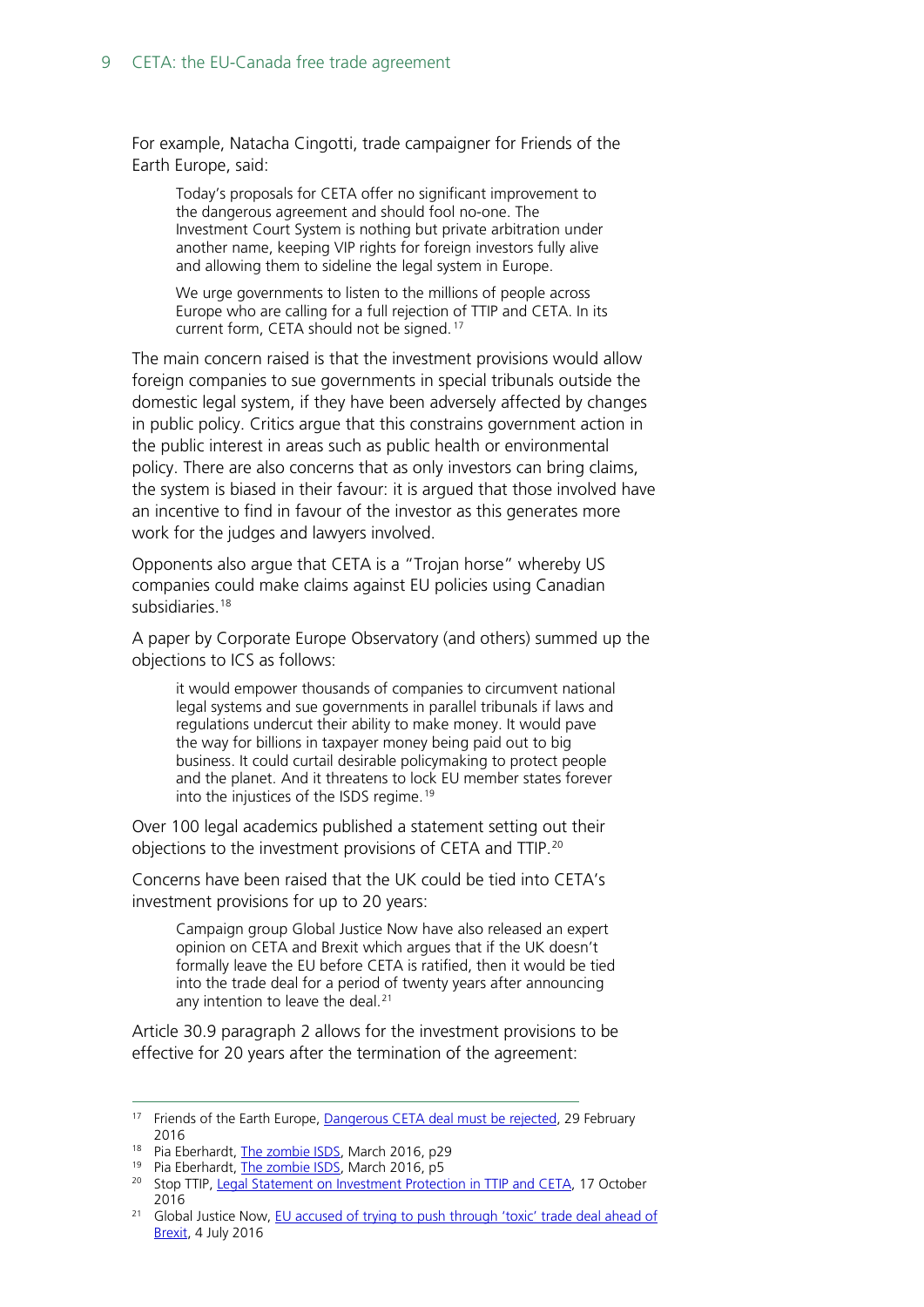Notwithstanding paragraph 1, in the event that this Agreement is terminated, the provisions of Chapter Eight (Investment) shall continue to be effective for a period of 20 years after the date of termination of this Agreement in respect of investments made before that date.<sup>[22](#page-9-1)</sup>

There is more information on CETA's investment provisions and governments' right to regulate in a **briefing** by the European Parliament Research Service.<sup>[23](#page-9-2)</sup>

### <span id="page-9-0"></span>Legal challenge to CETA

On 6 September 2017, Belgium submitted a request to the CJEU for an opinion on CETA's compatibility with EU law. This was part of an agreement with Wallonia which had previously threatened to block CETA. Specifically, Belgium asked for a ruling on the compatibility of the ICS with:

- CJEU's exclusive competence to definitively interpret EU law (principle of autonomy of EU law);
- general principle of equality and 'practical effect' requirement of EU law;
- right of access to the courts; and
- right to an independent and impartial judiciary.<sup>[24](#page-9-3)</sup>

A note by the European Parliament Research Service said:

The forthcoming CJEU opinion could have far-reaching consequences for Belgium and other Member States' willingness – and even their ability – to ratify CETA. A negative opinion could therefore put CETA's future in jeopardy (at least in its current form). A positive opinion, on the other hand, would strengthen CETA's legitimacy and see the legal controversy surrounding the ICS die down.

The CJEU's opinion will also be a first serious legal test for the European Commission's plans to establish a Multilateral Investment Court (MIC), for which CETA's bilateral ICS is viewed as a stepping stone.<sup>[25](#page-9-4)</sup>

A ruling by the CJEU in another case, *Achmea[26](#page-9-5)*, had led some to predict that the CJEU would be likely to find against the investment provisions of CETA. [27](#page-9-6) [28](#page-9-7)

<span id="page-9-3"></span><sup>24</sup> European Parliament Research Service, CETA ratification process: Latest [developments,](http://www.europarl.europa.eu/RegData/etudes/ATAG/2017/608726/EPRS_ATA(2017)608726_EN.pdf) October 2017

<span id="page-9-1"></span> <sup>22</sup> [CETA text](http://data.consilium.europa.eu/doc/document/ST-10973-2016-INIT/en/pdf)

<span id="page-9-2"></span><sup>&</sup>lt;sup>23</sup> European Parliament Research Service, CETA: Investment and the right to regulate, February 2017

<span id="page-9-4"></span><sup>25</sup> *Ibid.*

<span id="page-9-5"></span><sup>&</sup>lt;sup>26</sup> The *Achmea* case related to a bilateral investment treaty (BIT) between Slovakia and the Netherlands. The CJEU ruled that the arbitration clause in the BIT is incompatible with EU law (see [CJEU press release,](https://curia.europa.eu/jcms/upload/docs/application/pdf/2018-03/cp180026en.pdf) 6 March 2018)

<span id="page-9-6"></span><sup>27</sup> Von Daniel Thym, The CJEU ruling in Achmea: Death Sentence for Autonomous [Investment Protection Tribunals,](http://arbitrationblog.practicallaw.com/achmea-european-court-of-justice-rules-that-arbitration-agreement-in-intra-eu-bilateral-investment-treaty-violates-eu-law/) EU Law Analysis, 9 March 2018

<span id="page-9-7"></span><sup>&</sup>lt;sup>28</sup> Szilard Gaspar Szilagyi, [The CJEU strikes again in Achmea. Is this the end of Investor-](http://worldtradelaw.typepad.com/ielpblog/2018/03/guest-post-the-cjeu-strikes-again-in-achmea-is-this-the-end-of-investor-state-arbitration-under-intr.html)[State arbitration under intra-EU BITs,](http://worldtradelaw.typepad.com/ielpblog/2018/03/guest-post-the-cjeu-strikes-again-in-achmea-is-this-the-end-of-investor-state-arbitration-under-intr.html) International Law and Economic Policy blog, 7 March 2018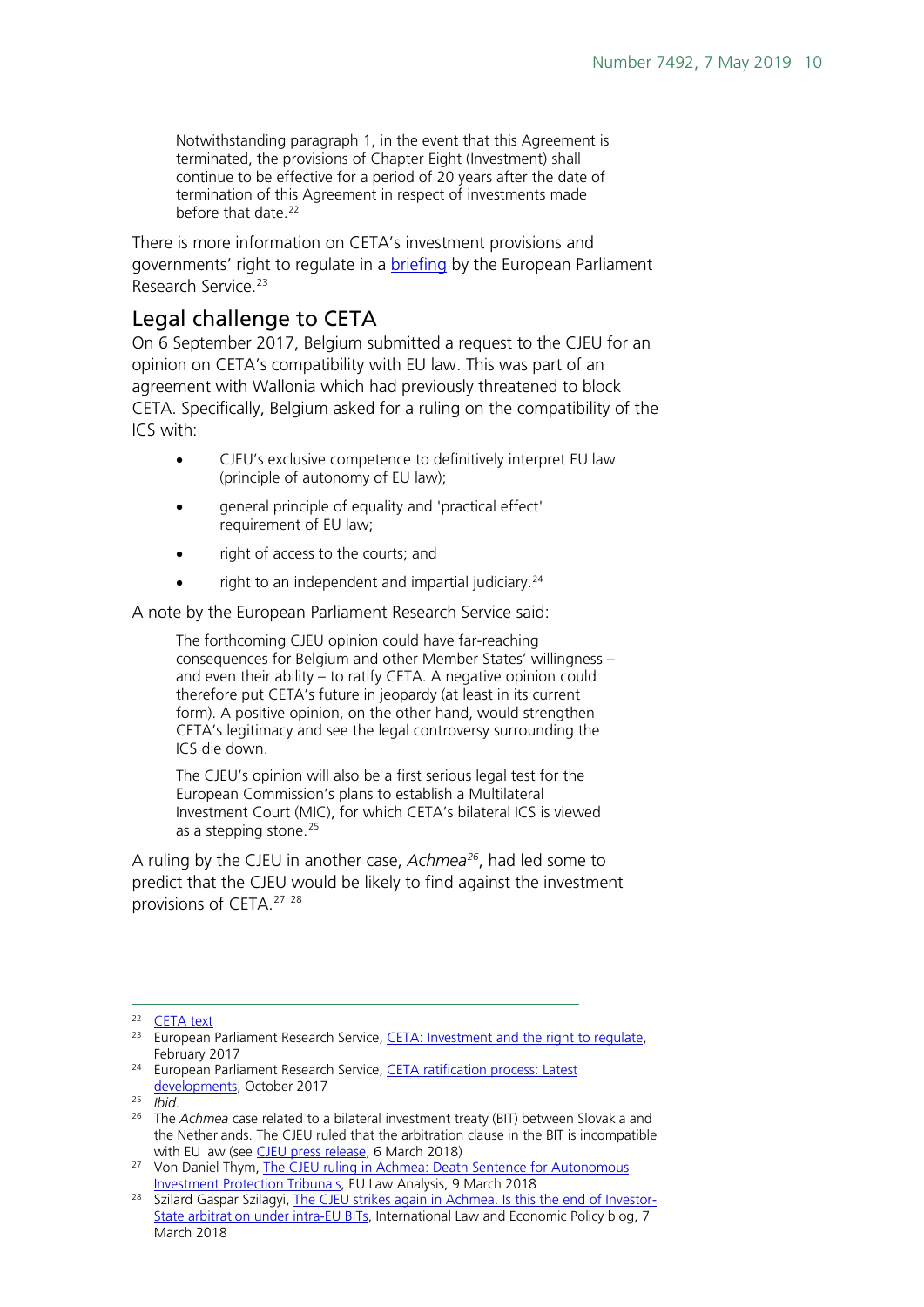On 30 April 2019, the CJEU ruled that CETA was compatible with EU law.[29](#page-10-1) The CJEU published a [press release](https://curia.europa.eu/jcms/upload/docs/application/pdf/2019-04/cp190052en.pdf) on the case.

The EU trade commissioner, Cecilia Malmström, said:

This Opinion confirms that citizens can have full confidence in the Commission's new approach to investment protection. International investment rules and dispute settlement have an important role to play in encouraging and retaining investment. The Investment Court System guarantees that this is done fairly, effectively and transparently. Today's Opinion not only shows that it is legally sound, but also reinforces the EU's leadership role in the ongoing wider discussions to reform the multilateral investment dispute settlement system.

Some groups were unhappy with the ruling, however. Pia Eberhardt, of Corporate Europe Observatory, [said:](https://corporateeurope.org/en/2019/04/ecj-confirms-legality-unfair-corporate-tribunals-eu-trade-deals)

It's a sad day for citizens when the European Court of Justice effectively approves VIP rights for corporations which can thwart government efforts to protect people and the environment, and provide access to billions of taxpayer money.

After today's ruling, the ball is back in the political arena. We call on all Parliaments in EU member states which still have to ratify CETA to reject this one-sided deal - it caters for big business needs but works against the interests of the majority of people in Europe.

### <span id="page-10-0"></span>3.2 Trade in services

CETA is the first trade agreement where the EU has agreed to open up its services markets using the "negative list" approach. This means that all service markets are liberalised except those explicitly excluded. Some service sectors were excluded from the outset by the EU in the negotiating mandate given to the Commission.<sup>[30](#page-10-2)</sup> These included "audio-visual and other cultural services" as well as "services supplied in the exercise of governmental authority". [31](#page-10-3) According to a note prepared for the European Parliament, public services excluded from CETA include health, education and other social services.<sup>[32](#page-10-4)</sup>

A briefing by the trade union Unison explains its concerns in this area as follows:

Whilst the EU has opened up services in other trade agreements in the past, it always explicitly excluded public services from the beginning by using what is known as the 'positive list'. However, negotiators have decided to use the so-called 'negative list' approach for TTIP, CETA and TiSA. This means that all services are open to market liberalisation unless a specific reservation is entered which has to be done on a service-by-service basis, and in some cases, on a country-by-country basis. Experience from other trade agreements shows that the negative list approach leads to

<span id="page-10-1"></span><sup>&</sup>lt;sup>29</sup> [EU-Canada trade deal is legal, says Europe's top court,](https://www.ft.com/content/25754d28-6b21-11e9-80c7-60ee53e6681d) Financial Times, 30 April 2019

<span id="page-10-2"></span><sup>&</sup>lt;sup>30</sup> [CETA negotiating mandate,](http://data.consilium.europa.eu/doc/document/ST-9036-2009-EXT-2/en/pdf) 2009

<span id="page-10-3"></span><sup>&</sup>lt;sup>31</sup> As defined by Article I-3 of GATS. For more on this, see https://www.wto.org/english/tratop\_e/serv\_e/gatsga\_e.htm

<span id="page-10-4"></span><sup>&</sup>lt;sup>32</sup> European Parliament, Negotiations on the EU-Canada Comprehensive Economic and [Trade Agreement \(CETA\) concluded,](http://www.europarl.europa.eu/RegData/etudes/IDAN/2014/536410/EXPO_IDA(2014)536410_EN.pdf) October 2014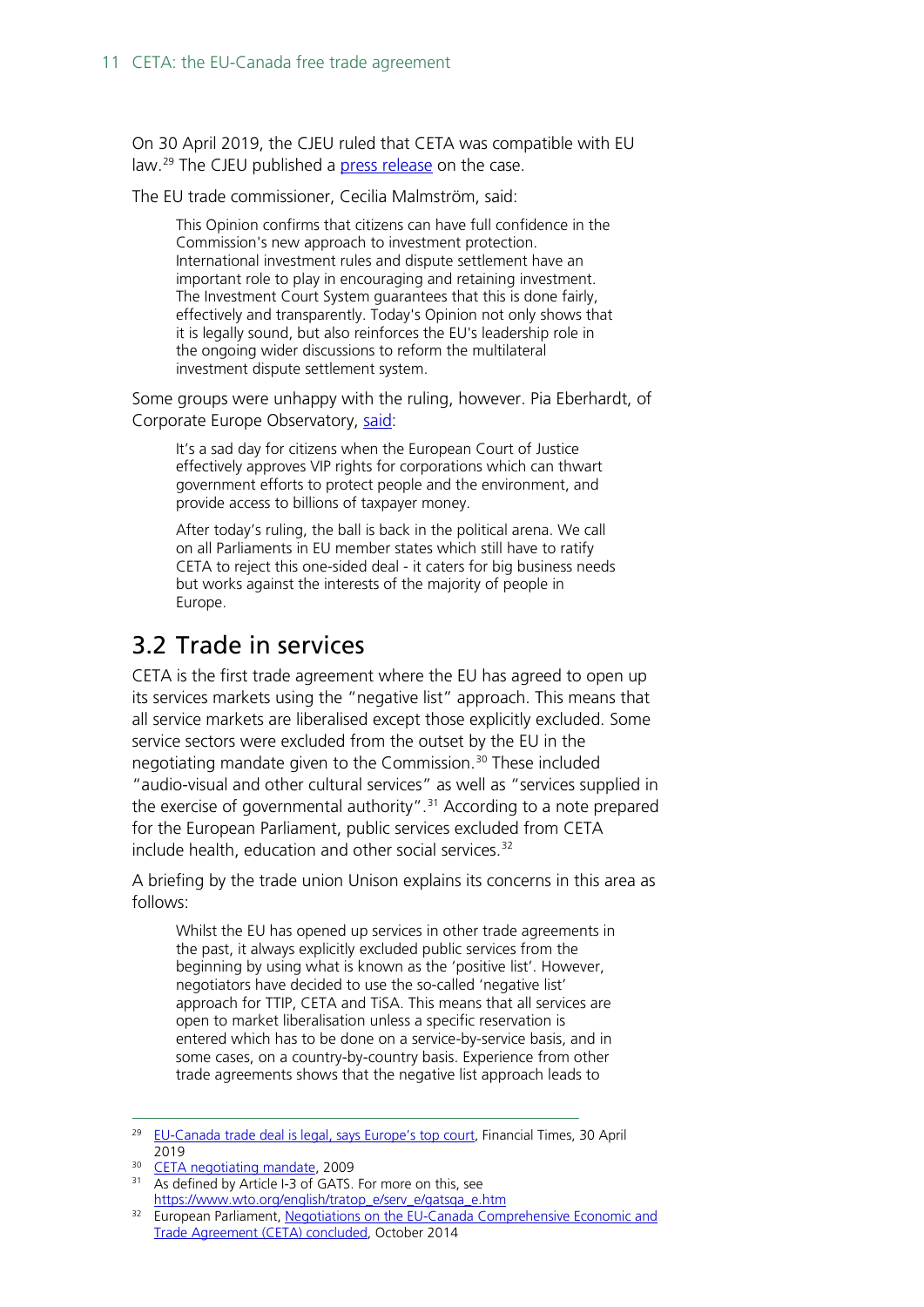the creeping liberalisation of public services as negotiators have failed to include sufficiently watertight exclusions.

Using a negative list also means a 'ratchet-clause' can be included in relation to market liberalisation. This means that even if a reservation is included in a treaty for a particular service, if a country then decides to liberalise the market for this service they are then obliged to maintain that level of market liberalisation and cannot reverse it. A 'ratchet-clause' locks in liberalisation and privatisation and would prevent bringing services back in-house.

The EU-Canada agreement (CETA) is now public and we know the European Union has negotiated exclusions for public services, including health, education and social services, from market liberalisation. However, CETA does include a ratchet clause and importantly there is no exclusion for public services from the controversial investment chapter. [33](#page-11-0)

There are criticisms of CETA in other areas. For example, Nick Dearden of Global Justice Now, argued in an article in the Guardian that trade deals such as CETA and TTIP were a means for big business to increase their power over society. He said:

The whole purpose of Ceta is to reduce regulation on business, the idea being that it will make it easier to export. But it will do far more than that. Through the pleasant-sounding "regulatory cooperation", standards would be reduced across the board on the basis that they are "obstacles to trade". That could include food safety, workers' rights and environmental regulation.<sup>[34](#page-11-1)</sup>

<span id="page-11-0"></span><sup>&</sup>lt;sup>33</sup> Unison, **TTIP, CETA and TISA** – what you need to know about EU trade agreements, March 2015, p3

<span id="page-11-1"></span><sup>&</sup>lt;sup>34</sup> Nick Dearden, Think TTIP is a threat to democracy? There's another trade deal that's [already signed,](https://www.theguardian.com/commentisfree/2016/may/30/ttip-trade-deal-agreements-ceta-eu-canada) Guardian, 30 May 2016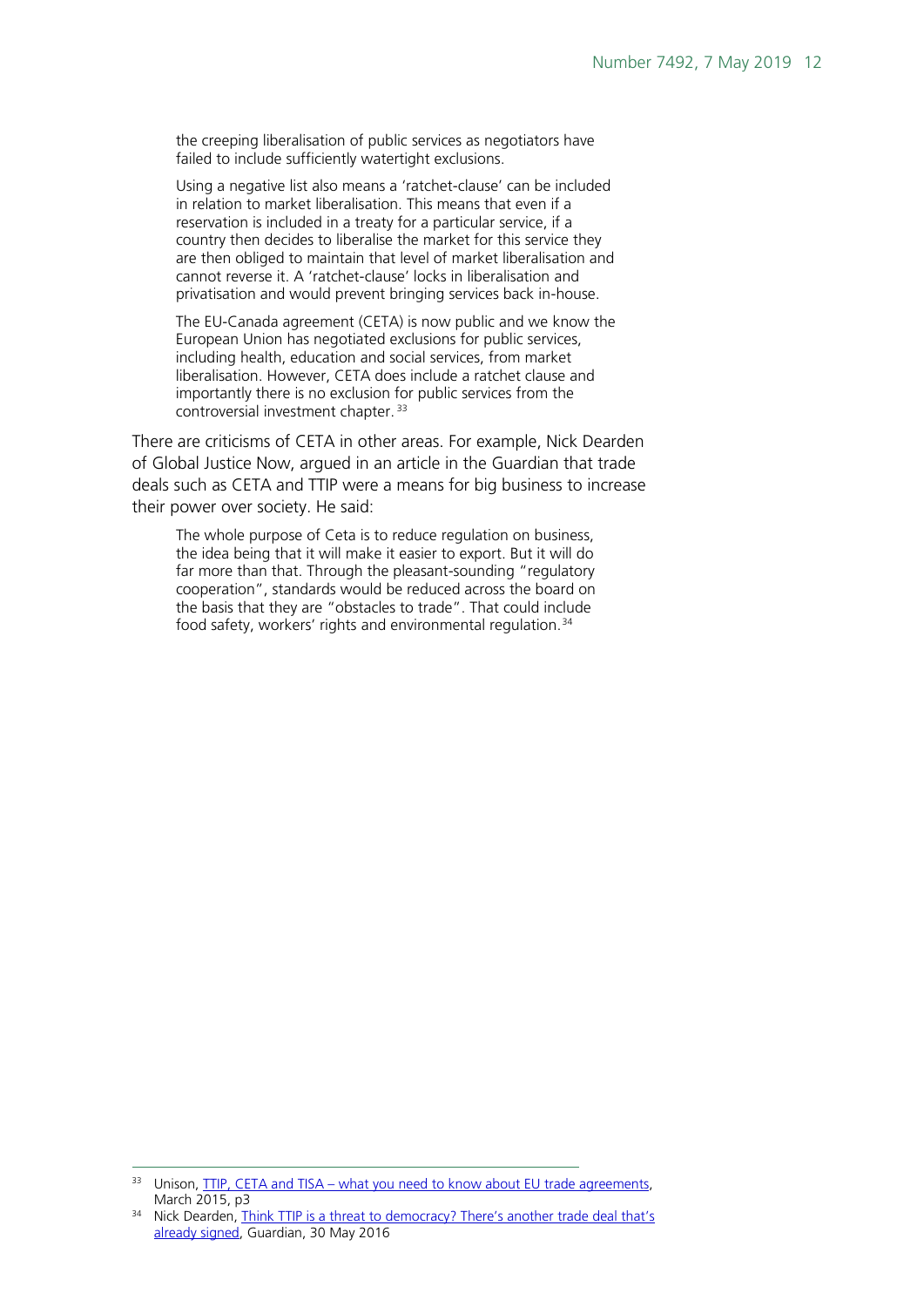# <span id="page-12-0"></span>4. Ratification of CETA in European and UK Parliament

## <span id="page-12-1"></span>4.1 CETA as a "mixed" agreement

The ratification process depends on whether the agreement is a "mixed" agreement. This type of agreement includes areas where Member States, as well as the EU, exercise competence. If this is the case, it must be ratified by all Member States as well as the European Union (i.e. the Council, acting by qualified majority and in some cases by unanimity – see Article 218 Treaty on the Functioning of the European Union), with the consent of the European Parliament in most cases. By contrast, an "EU only" agreement only requires ratification by the European Union (the Council).

The Commission said in July 2016 that CETA was being put forward as a mixed agreement. Press reports indicated, however, that the Commission had been hoping to classify the agreement as EU-only but backed down in the face of opposition from some Member States.<sup>[35](#page-12-4)</sup> The trade commissioner, Cecilia Malmström, said that from a strict legal point of view, the Commission thought that CETA was an EU-only deal but acknowledged political problems with this and said that CETA was being put forward as a mixed agreement to allow for speedy signature:

From a strict legal standpoint, the Commission considers this agreement to fall under exclusive EU competence. However, the political situation in the Council is clear, and we understand the need for proposing it as a 'mixed' agreement, in order to allow for a speedy signature $36$ 

The need for ratification of CETA by national parliaments is likely to slow down ratification of the agreement.

## <span id="page-12-2"></span>4.2 Ratification in the EU

On 5 July 2016, the Commission proposed to the Council that CETA be signed and concluded (ie ratified). [37](#page-12-6) The Commission also proposed provisional application of the agreement (see section 4.3 below). CETA was signed on 30 October 2016. On 15 February 2017, the European Parliament gave its consent to the agreement.<sup>38</sup>

## <span id="page-12-3"></span>4.3 Provisional application

As a mixed agreement, CETA will need to be approved by EU Member States in accordance with their own national procedures before it can fully come into effect. It has been suggested that this could mean

<span id="page-12-4"></span><sup>&</sup>lt;sup>35</sup> Juncker to give way on EU-Canada trade plan, Financial Times, 4 July 2016

<span id="page-12-5"></span><sup>&</sup>lt;sup>36</sup> European Commission Press Release, European Commission proposes signature and [conclusion of EU-Canada trade deal,](http://trade.ec.europa.eu/doclib/press/index.cfm?id=1524) 5 July 2016

<span id="page-12-6"></span><sup>&</sup>lt;sup>37</sup> European Commission Press Release, European Commission proposes signature and [conclusion of EU-Canada trade deal,](http://trade.ec.europa.eu/doclib/press/index.cfm?id=1524) 5 July 2016

<span id="page-12-7"></span><sup>38</sup> European Parliament Research Service, [CETA ratification process:](http://www.europarl.europa.eu/RegData/etudes/ATAG/2017/607266/EPRS_ATA(2017)607266_EN.pdf) Recent [developments,](http://www.europarl.europa.eu/RegData/etudes/ATAG/2017/607266/EPRS_ATA(2017)607266_EN.pdf) June 2017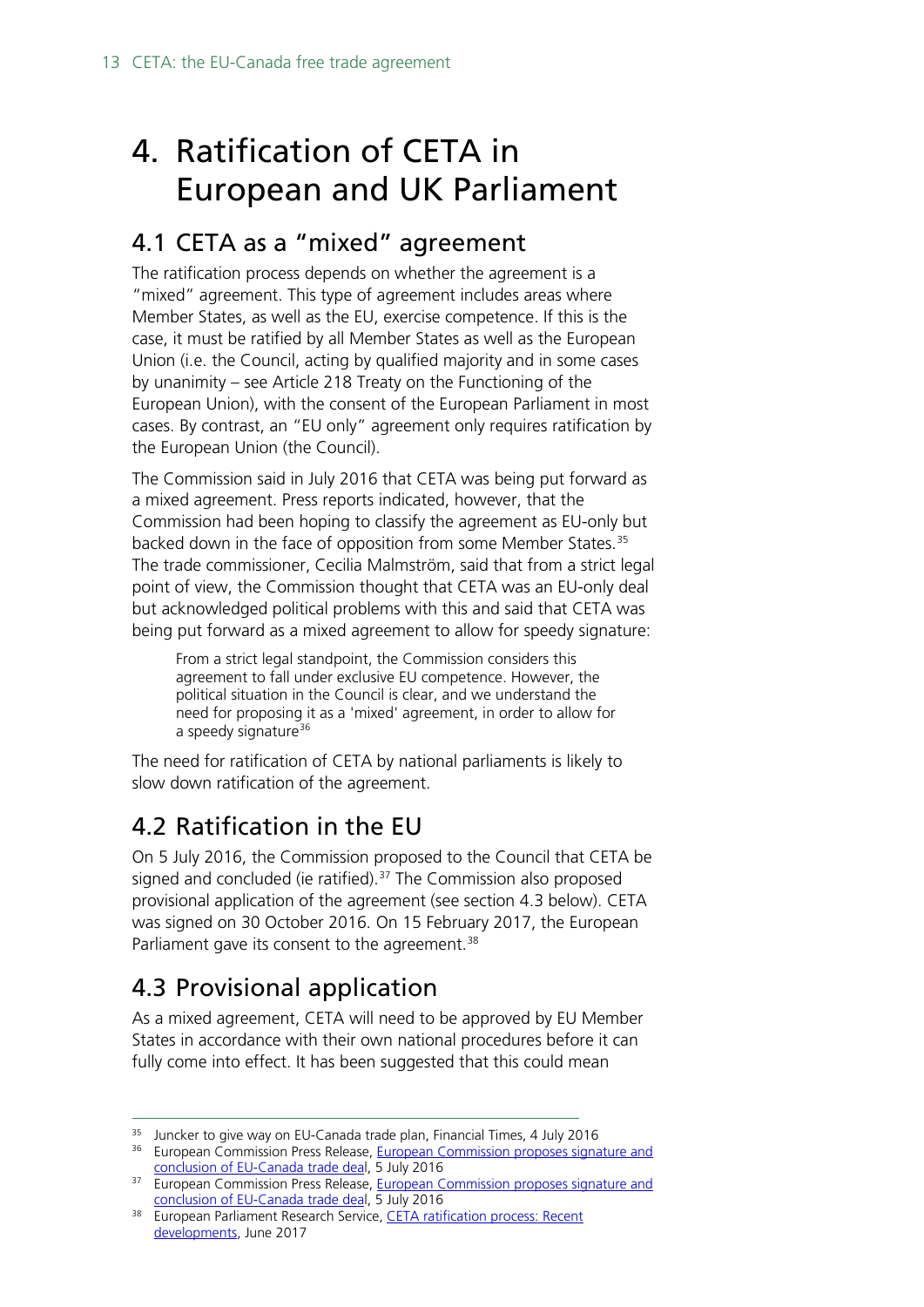approval by as many as 38 parliamentary chambers, including regional ones.[39](#page-13-0)

However, trade agreements may be applied provisionally before the ratification process in the Member States is complete, provided the European Parliament gives its consent and with the agreement of the Council.[40](#page-13-1) Assuming these conditions are met, the vast majority of CETA's provisions will be provisionally applied (98% according to an article in the Financial Times).<sup>[41](#page-13-2)</sup> Provisional application had been expected to take place in spring 2017.<sup>[42](#page-13-3)</sup> It was announced in July 2017 that CETA would be provisionally applied from 21 September 2017.<sup>[43](#page-13-4)</sup> The controversial Investment Court System will not be included in provisional application.<sup>[44](#page-13-5)</sup> The UK Government supports provisional application.<sup>[45](#page-13-6)</sup>

An answer to a question in the European Parliament said that if ratification of CETA failed due to a ruling of a constitutional court or other constitutional process, provisional application would be terminated:

As highlighted in the Council Declaration accompanying CETA, if the ratification of CETA fails permanently and definitively in a Member State because of a ruling of a constitutional court, or following the completion of other constitutional processes, provisional application must be and will be terminated. A Member State can trigger a process to terminate provisional application. However, it should be stressed that a decision of the EU institutions can only be reversed by the same EU institutions.<sup>[46](#page-13-7)</sup>

The Stop-TTIP campaign has said that most of the agreement could be provisionally implemented:

the most likely scenario is the one that will see CETA proceeding for ratification in the EU Parliament late this year and then, with the Council's blessing, more than 90% of CETA will enter into force. The remaining bits of it will require ratification by national parliaments. In other words, this procedure bypasses national parliaments and de facto undermines the Commission's proposal on shared competences.<sup>[47](#page-13-8)</sup>

- <span id="page-13-3"></span>42 House of Commons European Scrutiny Committee, Thirteenth Report of Session [2016-17,](http://www.publications.parliament.uk/pa/cm201617/cmselect/cmeuleg/71-xi/71-xi.pdf) 18 October 2016, HC 71-xi para 1.2
- <span id="page-13-4"></span>43 European Commission statement, EU and Canada agree to set a date for the [provisional application of the Comprehensive Economic and Trade Agreement,](http://europa.eu/rapid/press-release_STATEMENT-17-1959_en.htm) 8 July 2017

<span id="page-13-0"></span><sup>&</sup>lt;sup>39</sup> "National ratification issue could derail EU-Canada trade deal", Financial Times, 3 July 2016

<span id="page-13-1"></span><sup>&</sup>lt;sup>40</sup> European Commission, CETA – a trade deal that sets a new standard for global trade – [fact sheet,](http://trade.ec.europa.eu/doclib/press/index.cfm?id=1567) 29 October 2016

<span id="page-13-2"></span><sup>41</sup> EU and Canada sign deal amid fears about future of trade policy, Financial Times, 30 October 2016

<span id="page-13-5"></span><sup>44</sup> European Commission press release, EU-Canada summit: newly signed trade [agreement sets high standard for global trade,](http://trade.ec.europa.eu/doclib/press/index.cfm?id=1569) 30 October 2016

<span id="page-13-6"></span><sup>45</sup> European Scrutiny Committee, Oral evidence on Parliamentary scrutiny of EU Trade [Deal: EU Comprehensive Economic and Trade Agreement \(CETA\),](http://data.parliament.uk/writtenevidence/committeeevidence.svc/evidencedocument/european-scrutiny-committee/parliamentary-scrutiny-of-eu-trade-deal-canadaeu-comprehensive-economic-and-trade-agreement-ceta/oral/42479.pdf) 26 October 2016, HC792, Q1

<span id="page-13-7"></span><sup>46</sup> [European Parliament, Parliamentary question 1 March 2017](http://www.europarl.europa.eu/sides/getAllAnswers.do?reference=E-2016-008912&language=EN)

<span id="page-13-8"></span><sup>47</sup> Stop-TTIP, [The Commission of Illusionists,](https://stop-ttip.org/blog/the-commission-of-illusionists/) blog post, 29 July 2016. The UK Government's [Explanatory Memorandum](http://webarchive.nationalarchives.gov.uk/20130104161243/http:/www.fco.gov.uk/resources/en/pdf/3706546/594588382/594609382/16-EUKoreaFreeTrade-EM) on the EU-Republic of Korea Trade Agreement said that the EU and Korea would provisionally apply all the commitments over which they hold competence "which is the vast majority".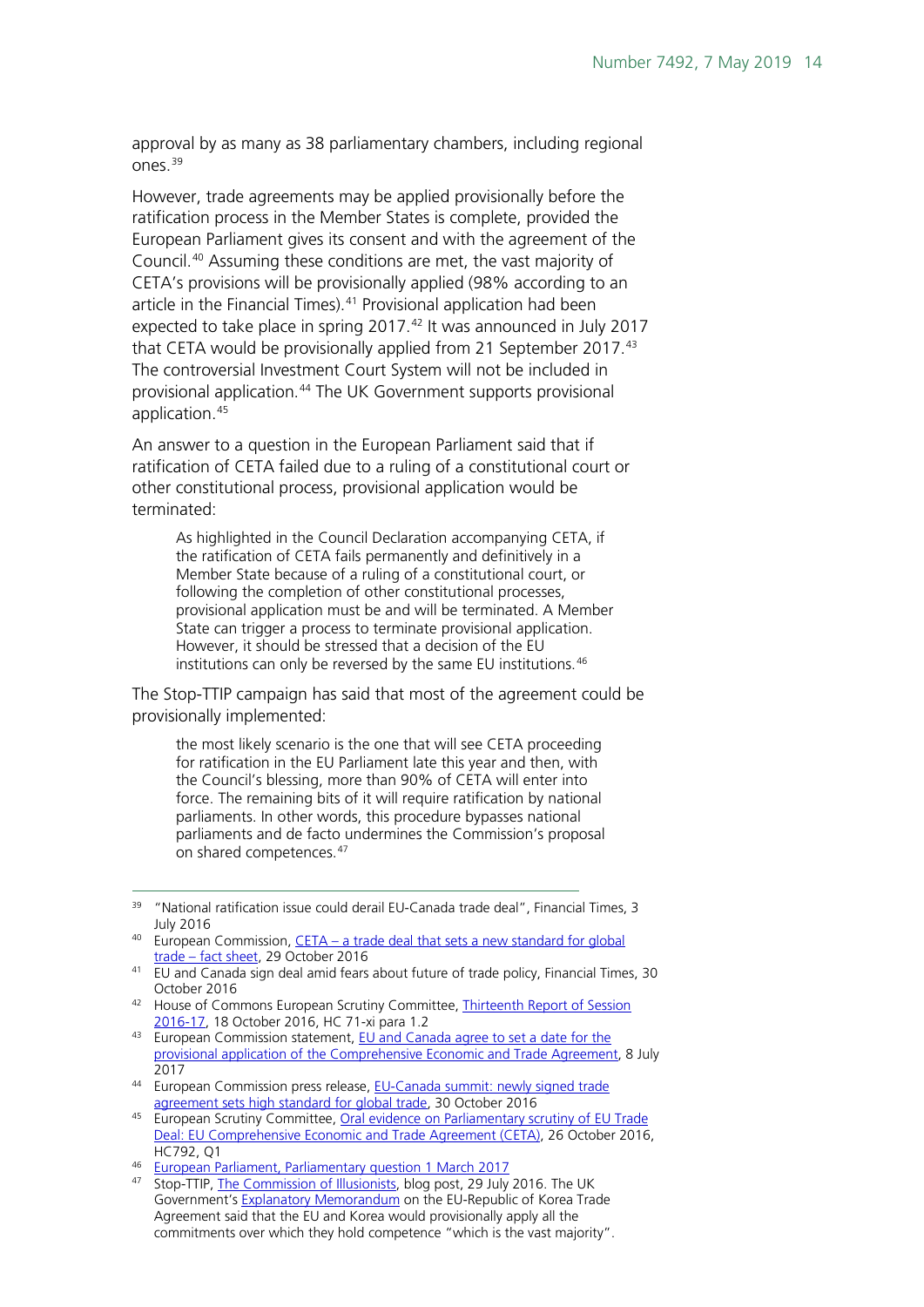Groups campaigning against CETA are also opposed to its provisional application on the grounds that it is undemocratic.<sup>[48](#page-14-1)</sup>

### <span id="page-14-0"></span>4.4 Consideration of CETA by UK Parliament Consideration by Parliamentary Committees

In September 2016, the House of Commons European Scrutiny Committee recommended that there be an early debate on CETA on the Floor of the House for the following three reasons:

- It raises complex legal and policy issues for the UK, both while it is a Member of the EU and after its withdrawal from the EU, which the Government has as yet failed to adequately address (including on issues of competence, provisional application and the implications of Brexit);
- The trade deal continues to generate significant public interest (for example, various stakeholders across the EU have raised strong opposition to its investment provisions); there is a general need for more transparency in trade negotiations and their conclusion to ensure their democratic legitimacy; and
- Although there is parliamentary control over ratification of treaties, such a debate would provide the only opportunity for the House of Commons as a whole to scrutinise and have a say on the Government's position on CETA before it is signed and then implemented.<sup>[49](#page-14-2)</sup>

In October 2016, the Committee granted a conditional scrutiny waiver for signature of the agreement, recognising the time constraints involved in arranging a debate before CETA was signed. This was granted on condition that the debate on the Floor of the House be scheduled urgently to allow consideration of CETA before its provisional application in 2017.<sup>[50](#page-14-3)</sup>

The Committee held an oral evidence session on CETA on 26 October 2016 at which the Chair, Sir William Cash, said that the Government's decision to agree to CETA's provisional application and to its conclusion " constitutes an override of our scrutiny reserve resolution".<sup>[51](#page-14-4)</sup> Appearing before the Committee, Dr Liam Fox, Secretary of State for International Trade, said:

I am sorry that the timescales meant that it was not possible to have a debate before decisions needed to be made on CETA in the Council. This was down to the parliamentary calendar and the timescale set for us. However, I therefore reinforce my

<span id="page-14-1"></span><sup>48</sup> See, for example, Stop-TTIP, [The Commission of Illusionists,](https://stop-ttip.org/blog/the-commission-of-illusionists/) blog post, 29 July 2016 and Global Justice Now, EU ambassador to Canada says EU-Canada free trade deal [may become UK law without UK parliamentary debate,](http://www.globaljustice.org.uk/news/2016/jan/23/eu-ambassador-canada-says-eu-canada-free-trade-deal-may-become-law-without-uk) 23 January 2016

<span id="page-14-2"></span><sup>49</sup> House of Commons European Scrutiny Committee, [Tenth Report of Session 2016-](http://www.publications.parliament.uk/pa/cm201617/cmselect/cmeuleg/71-viii/71-viii.pdf) [17,](http://www.publications.parliament.uk/pa/cm201617/cmselect/cmeuleg/71-viii/71-viii.pdf) HC 71-viii, 13 September 2016, p3

<span id="page-14-3"></span><sup>50</sup> House of Commons European Scrutiny Committee, [Thirteenth Report of Session](http://www.publications.parliament.uk/pa/cm201617/cmselect/cmeuleg/71-xi/71-xi.pdf)  [2016-17,](http://www.publications.parliament.uk/pa/cm201617/cmselect/cmeuleg/71-xi/71-xi.pdf) 18 October 2016, HC 71-xi p4

<span id="page-14-4"></span><sup>&</sup>lt;sup>51</sup> European Scrutiny Committee, Oral evidence on Parliamentary scrutiny of EU Trade [Deal: EU Comprehensive Economic and Trade Agreement \(CETA\),](http://data.parliament.uk/writtenevidence/committeeevidence.svc/evidencedocument/european-scrutiny-committee/parliamentary-scrutiny-of-eu-trade-deal-canadaeu-comprehensive-economic-and-trade-agreement-ceta/oral/42479.pdf) 26 October 2016, HC792, Q1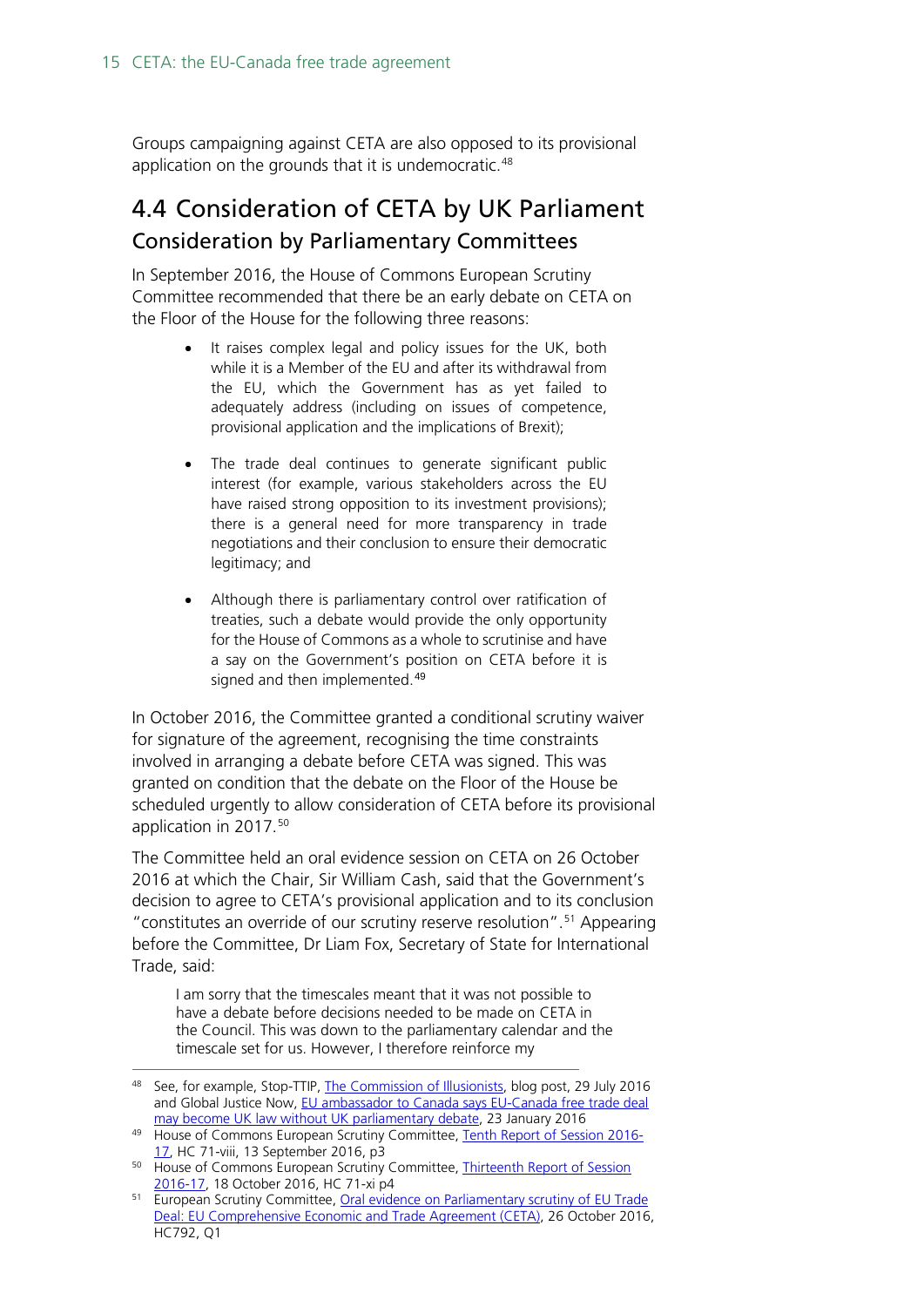commitment to the Committee today to hold such a debate. I am very happy to have that debate on the Floor of the House.<sup>[52](#page-15-0)</sup>

There was a [debate](https://hansard.parliament.uk/commons/2017-02-06/debates/25942c0e-fbf7-4307-9120-b9a7c5f52a06/EU-CanadaComprehensiveEconomicAndTradeAgreement) on CETA in House of Commons European Committee B on Monday 6 February 2017, not on the Floor of the House. The Government won a vote in the Commons on 8 February by [409 votes to 126.](http://hansard.parliament.uk/Commons/2017-02-08/division/8688DFBA-3EC1-4132-ADEB-BBAEABCE01BA/ComprehensiveEconomicTradeAgreement(CETA)BetweenTheEUAndCanada?outputType=Names)

#### Ratification procedures

Parliament cannot amend the CETA agreement: it can only accept it or object to it. The procedure by which Parliament ratifies treaties is set out in the *Constitutional Reform and Governance Act 2010 (CRAGA)*, sections 20 to 25. [53](#page-15-1)

Mixed agreements requiring ratification must be laid before Parliament along with an Explanatory Memorandum. Both the agreement and the memorandum are laid before Parliament for 21 sitting days (defined as days when both the Commons and Lords are sitting). The agreement can be ratified if the 21 day period has passed without either House having resolved that the agreement should not be ratified.

If either House passes a resolution objecting to ratification, the Government must then give reasons why it still wants to ratify the agreement. If the Commons objects to ratification, it has another 21 days to consider the Government's reasons for ratification and can object again. The agreement may only be ratified if this further period of 21 days has passed without the Commons having resolved that the treaty not be ratified. This process can continue indefinitely giving the House of Commons the power to block ratification. The House of Lords has only one opportunity to object so can only delay ratification briefly.

Neither House has used this power so far. Furthermore the CRAGA provisions do not *require* a debate or vote in either House. There could also be issues with finding a way to secure a resolution against a treaty within the 21 day period. A [blog post](https://www.hansardsociety.org.uk/blog/trade-bill-highlights-parliaments-weak-international-treaty-role) by the Hansard Society said:

Because of the government's control of the parliamentary timetable there, the House of Commons, in particular, could face similar procedural difficulties in expressing itself against ratification of an international agreement. [54](#page-15-2)

There is more information on this issue in:

[Parliament's role in ratifying treaties](http://researchbriefings.parliament.uk/ResearchBriefing/Summary/SN05855) (Commons Library Research Paper 5855

[UK Trade Policy Transparency and Scrutiny](https://www.parliament.uk/business/committees/committees-a-z/commons-select/international-trade-committee/inquiries/parliament-2017/uk-trade-policy-transparency-and-scrutiny-17-19/) (House of Commons International Trade Committee inquiry). See also one-off follow-up [session.](https://www.parliament.uk/business/committees/committees-a-z/commons-select/international-trade-committee/inquiries/parliament-2017/uk-trade-policy-transparency-and-scrutiny-follow-up-inquiry-17-19/)

<span id="page-15-0"></span><sup>&</sup>lt;sup>52</sup> European Scrutiny Committee, Oral evidence on Parliamentary scrutiny of EU Trade [Deal: EU Comprehensive Economic and Trade Agreement \(CETA\),](http://data.parliament.uk/writtenevidence/committeeevidence.svc/evidencedocument/european-scrutiny-committee/parliamentary-scrutiny-of-eu-trade-deal-canadaeu-comprehensive-economic-and-trade-agreement-ceta/oral/42479.pdf) 26 October 2016, HC792, Q1

<span id="page-15-1"></span><sup>53</sup> This section is based on, and there is more information in, Commons Library Briefing [Paper 7192, EU External Agreements: EU and UK procedures,](http://researchbriefings.parliament.uk/ResearchBriefing/Summary/CBP-7192) 28 March 2016

<span id="page-15-2"></span><sup>54</sup> Brigid Fowler, Trade Bill highlights Parliament's weak international treaty role*,*  Hansard Society blog, 9 January 2018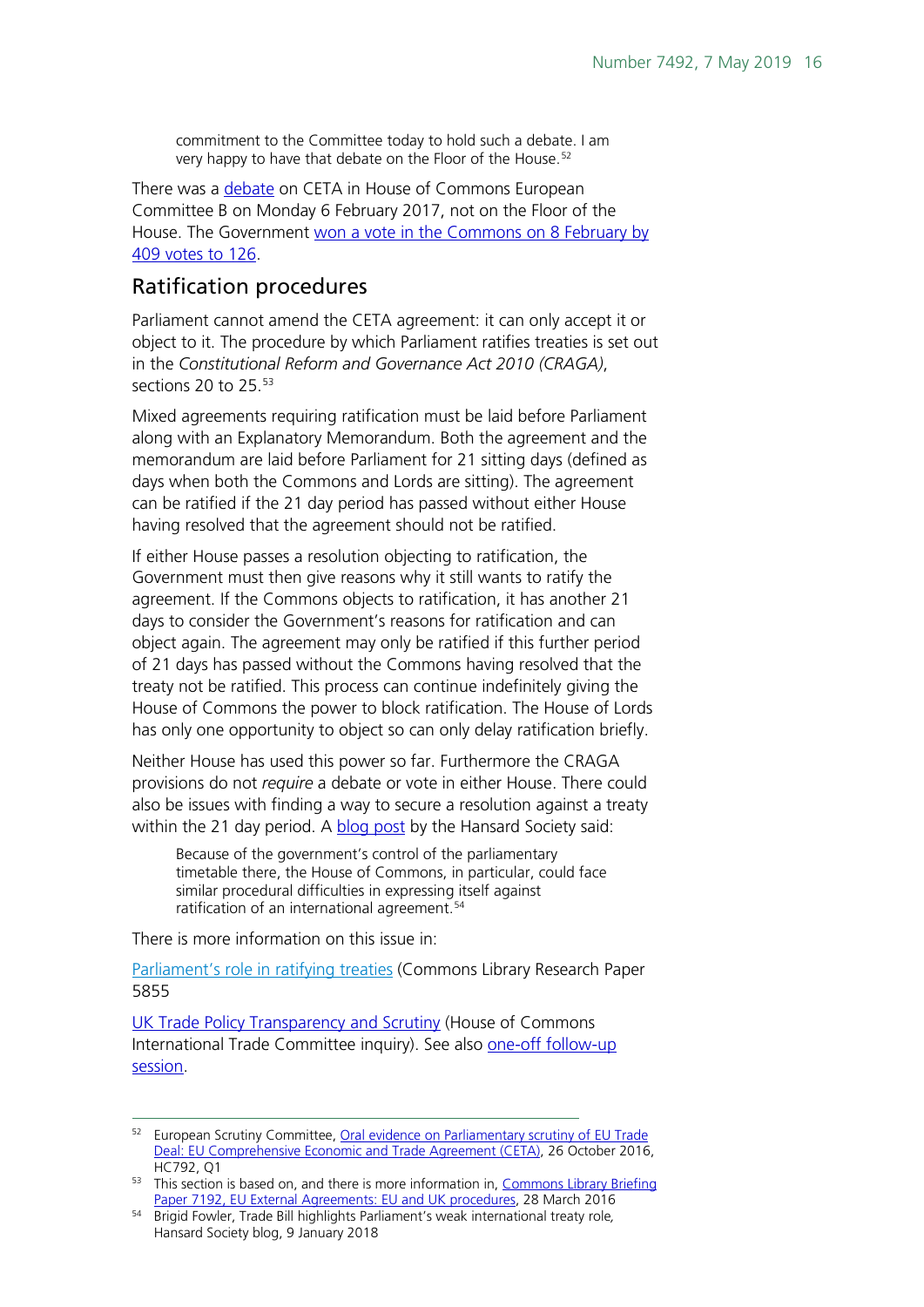#### [Parliamentary Scrutiny of Treaties,](https://publications.parliament.uk/pa/ld201719/ldselect/ldconst/345/345.pdf) House of Lords Constitution Committee

#### <span id="page-16-0"></span>Designation as an EU treaty

For mixed agreements which include provisions that need to have effect in UK law, the agreement is 'designated' as an EU treaty for the purposes of the *European Communities Act 1972 (ECA)*. This means that the *ECA* applies to it as if it were one of the EU Treaties. It enables UK courts to recognise any direct effect arising from provisions of the agreement and gives a Minister the power to adopt UK subordinate legislation to implement the agreement in the UK. Designation of the agreement as an EU Treaty is via secondary legislation: a draft Order in Council is laid before Parliament and may be debated and/or approved by both Houses by the affirmative procedure.<sup>[55](#page-16-2)</sup> In a [written statement](https://www.parliament.uk/business/publications/written-questions-answers-statements/written-statement/Commons/2018-05-21/HCWS700/) on 21 May 2018, the Government announced on that it was laying the *[European Union \(Definition of Treaties\) \(Canada Trade Agreement\)](file:///%5C%5Chpap03f%5CDIS%5CShares%5CPublications%5CStandard%20Notes%5CFinal%20-%20EPAS%5CDesignation%20of%20the%20agreement%20as%20an%20EU%20Treaty%20is%20via%20secondary%20legislation:%20a%20draft%20Order%20in%20Council%20is%20laid%20before%20Parliament%20and%20may%20be%20debated%20and%5Cor%20approved%20by%20both%20Houses%20by%20the%20affirmative%20procedure.) [Order 2018](file:///%5C%5Chpap03f%5CDIS%5CShares%5CPublications%5CStandard%20Notes%5CFinal%20-%20EPAS%5CDesignation%20of%20the%20agreement%20as%20an%20EU%20Treaty%20is%20via%20secondary%20legislation:%20a%20draft%20Order%20in%20Council%20is%20laid%20before%20Parliament%20and%20may%20be%20debated%20and%5Cor%20approved%20by%20both%20Houses%20by%20the%20affirmative%20procedure.)*. [56](#page-16-3) A motion relating to this Order was [debated](https://hansard.parliament.uk/commons/2018-06-26/debates/A43EC00E-687B-4B0D-A845-98A16973004D/DraftEU-CanadaTradeAgreementOrder) in the House of Commons on 26 June 2018 and approved by 315 votes to 36.

The written statement also said that the laying of the Order would soon be followed by the laying of the CETA text as a Command Paper under the CRAGA procedures. This took place on 13 June 2018.<sup>[57](#page-16-4)</sup> The Command Paper and accompanying Explanatory Memorandum are available on the Foreign and Commonwealth Office Treaties [website.](https://www.gov.uk/government/publications/eu-no62018-eucanada-comprehensive-economic-and-trade-agreement)

The UK ratified CETA on 8 November 2018.<sup>[58](#page-16-5)</sup>

## <span id="page-16-1"></span>4.5 Ratification in Canada

CETA was ratified in Canada on 17 May 2017.[59](#page-16-6)

<span id="page-16-2"></span><sup>&</sup>lt;sup>55</sup> There is more information in, Commons Library Briefing Paper 7192, EU External [Agreements: EU and UK procedures,](http://researchbriefings.parliament.uk/ResearchBriefing/Summary/CBP-7192) 28 March 2016

<span id="page-16-3"></span><sup>56</sup> HC Deb 21 May 2018 HCWS700

<span id="page-16-4"></span><sup>57</sup> House of Commons, [Votes and Proceedings,](https://publications.parliament.uk/pa/cm201719/cmvote/180613v01.pdf) 13 June 2018, p12, House of Lords, [Minutes of Proceedings,](http://lordsbusiness.parliament.uk/) 13 June 2018

<span id="page-16-5"></span><sup>58</sup> [HCWS1092](https://www.parliament.uk/business/publications/written-questions-answers-statements/written-statement/Commons/2018-11-20/HCWS1092/) 20 November 2019

<span id="page-16-6"></span><sup>&</sup>lt;sup>59</sup> [Canada ratification upsets Macron's promises on CETA,](https://www.euractiv.com/section/ceta/news/canada-ratification-upsets-macrons-promises-on-ceta/) Euractiv, 26 May 2017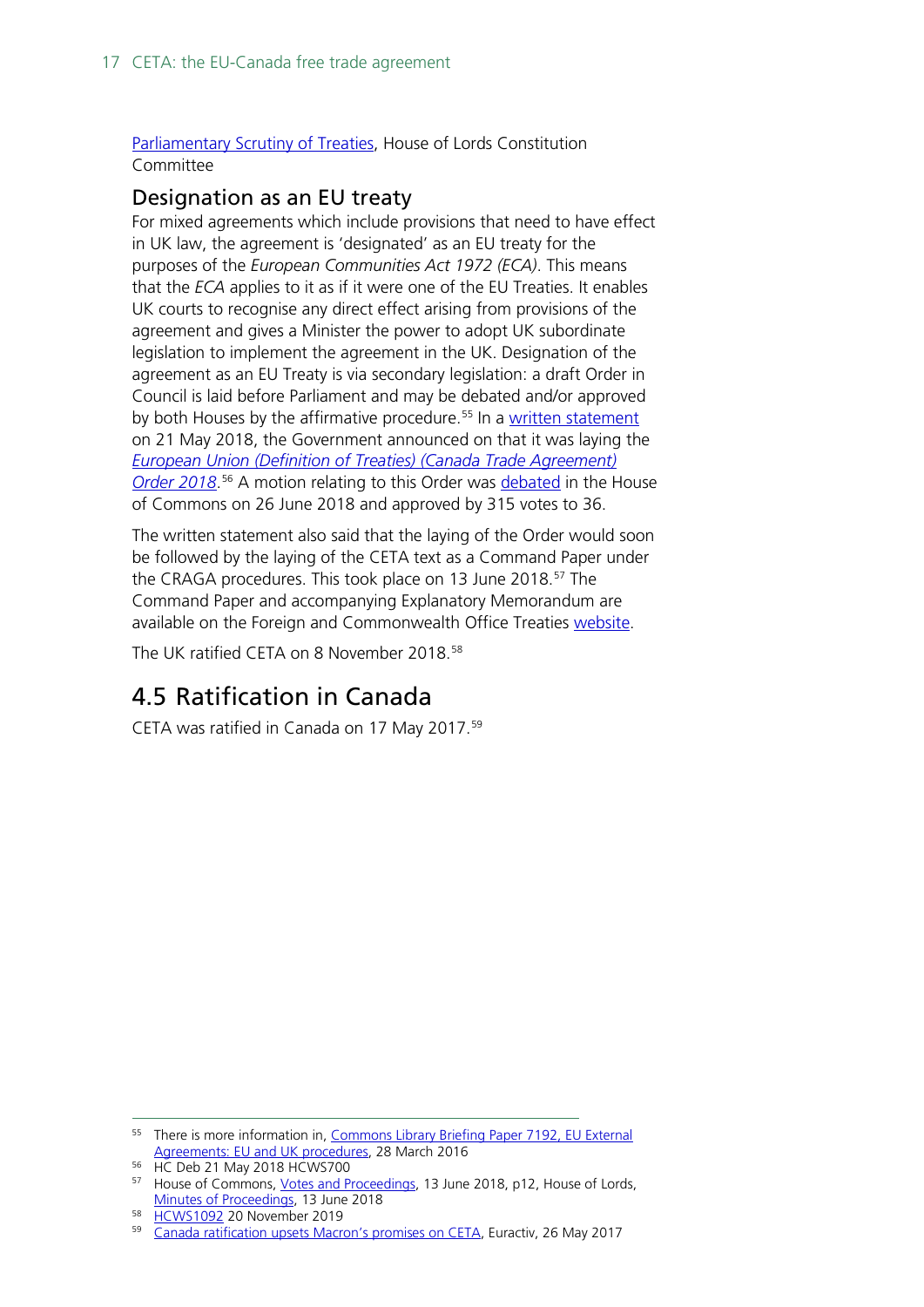## <span id="page-17-0"></span>5. Impact of Brexit

The UK is subject to all rights and obligations arising from CETA while it remains in the EU. [60](#page-17-1) During any transitional/implementation period, the UK will be bound the obligations of the EU's agreements with third countries under the terms of the draft withdrawal agreement. The UK Government wishes that UK be treated as if it were an EU Member State during the transition period.<sup>[61](#page-17-2)</sup> The Government's aim is to roll over the EU's trade agreements into equivalent UK-third country agreements. A number of EU trade agreements with third countries have been rolled over but CETA has not yet been rolled over. It was reported in September 2017 that the Canadian Government was looking for a "seamless transition" of its trading relations with the UK after Brexit. [62](#page-17-3)

The issue of what happens to UK participation in EU trade agreements after Brexit was the subject of a [report](https://publications.parliament.uk/pa/cm201719/cmselect/cmintrade/520/520.pdf) by the International Trade Committee.<sup>[63](#page-17-4)</sup> In its response to this report, the Government set out its [view](https://publications.parliament.uk/pa/cm201719/cmselect/cmintrade/1042/1042.pdf) on how these EU agreements with third countries would apply to the UK after Brexit:

As agreed at March European Council, the EU has stated in the draft Withdrawal Agreement that the UK is to be treated as a Member State for the purposes of international agreements during the Implementation Period.

It is a process of transition, rather than a new agreement. The EU's notification is expected to cover the UK and all Member States' agreement to this approach.

In parallel to this, we continue to work bilaterally with partner countries to ensure continuity of effect for our international agreements beyond the Implementation Period. Discussions have been positive so far. This will enable us to work for continuity in a range of scenarios.

#### $\left[\begin{matrix}1\\0\end{matrix}\right]$

It remains the case that all partner countries are committed to ensuring there is no disruption to our trading relationship. We have a mature relationship with our partner countries, and in discussions cover a range of scenarios to ensure continuity.

In parallel to arrangements for the Implementation Period, the Government continues the important work with partner countries to ensure continuity of effect of our international agreements beyond the Implementation Period, to avoid any disruption in trade from January 2021 onwards.<sup>[64](#page-17-5)</sup>

<span id="page-17-1"></span> <sup>60</sup> PQ [41487](http://www.parliament.uk/written-questions-answers-statements/written-question/commons/2016-06-29/41487) 6 July 2016

<span id="page-17-2"></span><sup>&</sup>lt;sup>61</sup> HM Government, Technical Note: International Agreements during the [Implementation Period,](https://assets.publishing.service.gov.uk/government/uploads/system/uploads/attachment_data/file/680366/Technical_Note_-_International_Agreements_in_the_Implementation_Period_-_CLEAN.pdf) 8 February 2018

<span id="page-17-3"></span><sup>62</sup> ['Brexit boost for Theresa May as Justin Trudeau promises seamless trade deal'](https://www.independent.co.uk/news/uk/politics/justin-trudeau-theresa-may-canada-brexit-trade-deal-ceta-ottawa-a7954366.html), *Independent*, 18 September 2017

<span id="page-17-4"></span><sup>63</sup> International Trade Committee, Continuing application of EU trade agreements after Brexit*,* HC 520, 28 February 2018

<span id="page-17-5"></span><sup>64</sup> International Trade Committee, Continuing application of EU trade agreements after Brexit: Government Response to the Committee's First Report*,* 15 May 2018, HC 1042, p4, 5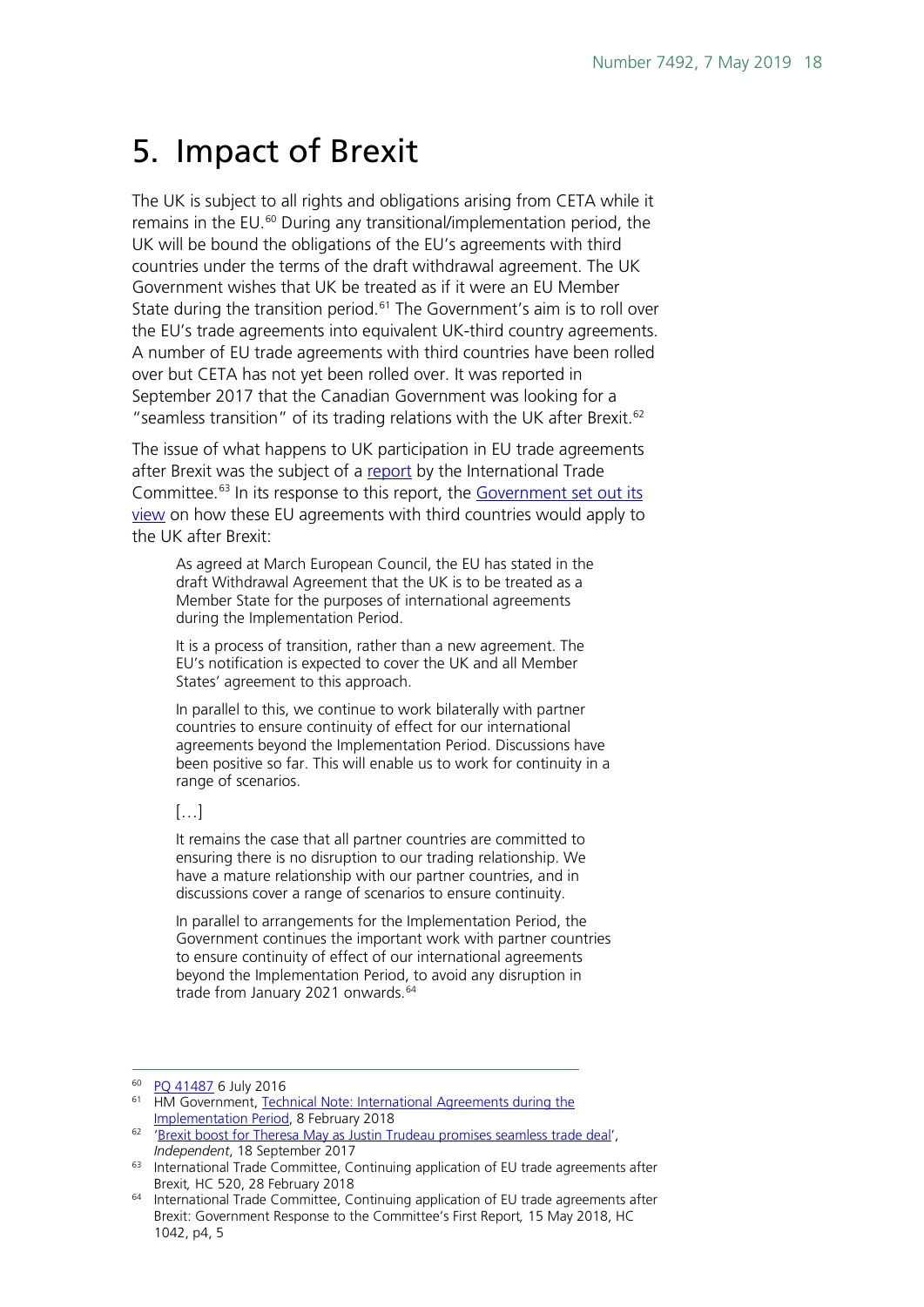# <span id="page-18-0"></span>6. Links to further information

### European Commission

#### [Text of CETA](http://data.consilium.europa.eu/doc/document/ST-10973-2016-INIT/en/pdf)

Commission [CETA website](http://ec.europa.eu/trade/policy/in-focus/ceta/)

CETA – [Summary of the final negotiating results,](http://trade.ec.europa.eu/doclib/docs/2014/december/tradoc_152982.pdf) February 2016

#### House of Commons Committees

House of Commons International Trade Committee [inquiry on CETA](http://www.parliament.uk/business/committees/committees-a-z/commons-select/international-trade-committee/inquiries/parliament-2015/ceta-16-17/)

International Trade Committee, Continuing application of EU trade agreements [after Brexit](https://publications.parliament.uk/pa/cm201719/cmselect/cmintrade/520/520.pdf)*,* 28 February 2018, HC 520

International Trade Committee, Continuing application of EU trade agreements after Brexit: [Government Response](https://publications.parliament.uk/pa/cm201719/cmselect/cmintrade/1042/1042.pdf) to the Committee's First Report*,* 15 May 2018, HC 1042

#### Canadian Government

Canada – [European Union Comprehensive Economic and Trade Agreement](http://www.international.gc.ca/trade-commerce/trade-agreements-accords-commerciaux/agr-acc/ceta-aecg/index.aspx?lang=eng) (contains overview of agreement and chapter summaries)

### European Parliament Research Service briefings

[Is CETA a mixed agreement?](http://www.europarl.europa.eu/RegData/etudes/ATAG/2016/586597/EPRS_ATA(2016)586597_EN.pdf), 1 July 2016

[Agriculture in the EU-Canada Comprehensive Economic and Trade Agreement](http://www.europarl.europa.eu/RegData/etudes/ATAG/2016/586638/EPRS_ATA(2016)586638_EN.pdf) (CETA), July 2016

[A guide to EU procedures for the conclusion of international trade agreements,](http://www.europarl.europa.eu/RegData/etudes/BRIE/2016/593489/EPRS_BRI(2016)593489_EN.pdf) October 2016

Comprehensive Economic and [Trade Agreement \(CETA\) with Canada,](http://www.europarl.europa.eu/EPRS/EPRS-Briefing-595895-Comprehensive-Economic-Trade-Agreement-Canada-rev-FINAL.pdf) January 2017

[CETA: Investment and the right to regulate,](http://www.europarl.europa.eu/RegData/etudes/ATAG/2017/599265/EPRS_ATA(2017)599265_EN.pdf) February 2017

[CETA ratification process: Recent developments,](http://www.europarl.europa.eu/RegData/etudes/ATAG/2017/608726/EPRS_ATA(2017)608726_EN.pdf) October 2017

### Criticisms of CETA

Global Justice Now, [CETA](http://www.globaljustice.org.uk/what-ceta)

#### [Stop TTIP](https://stop-ttip.org/)

Corporate Europe Observatory (and others), [The zombie ISDS,](http://corporateeurope.org/sites/default/files/attachments/the_zombie_isds_0.pdf) by Pia Eberhardt, March 2016

Corporate Europe Observatory, [The great CETA swindle,](https://corporateeurope.org/sites/default/files/attachments/great-ceta-swindle.pdf) November 2016